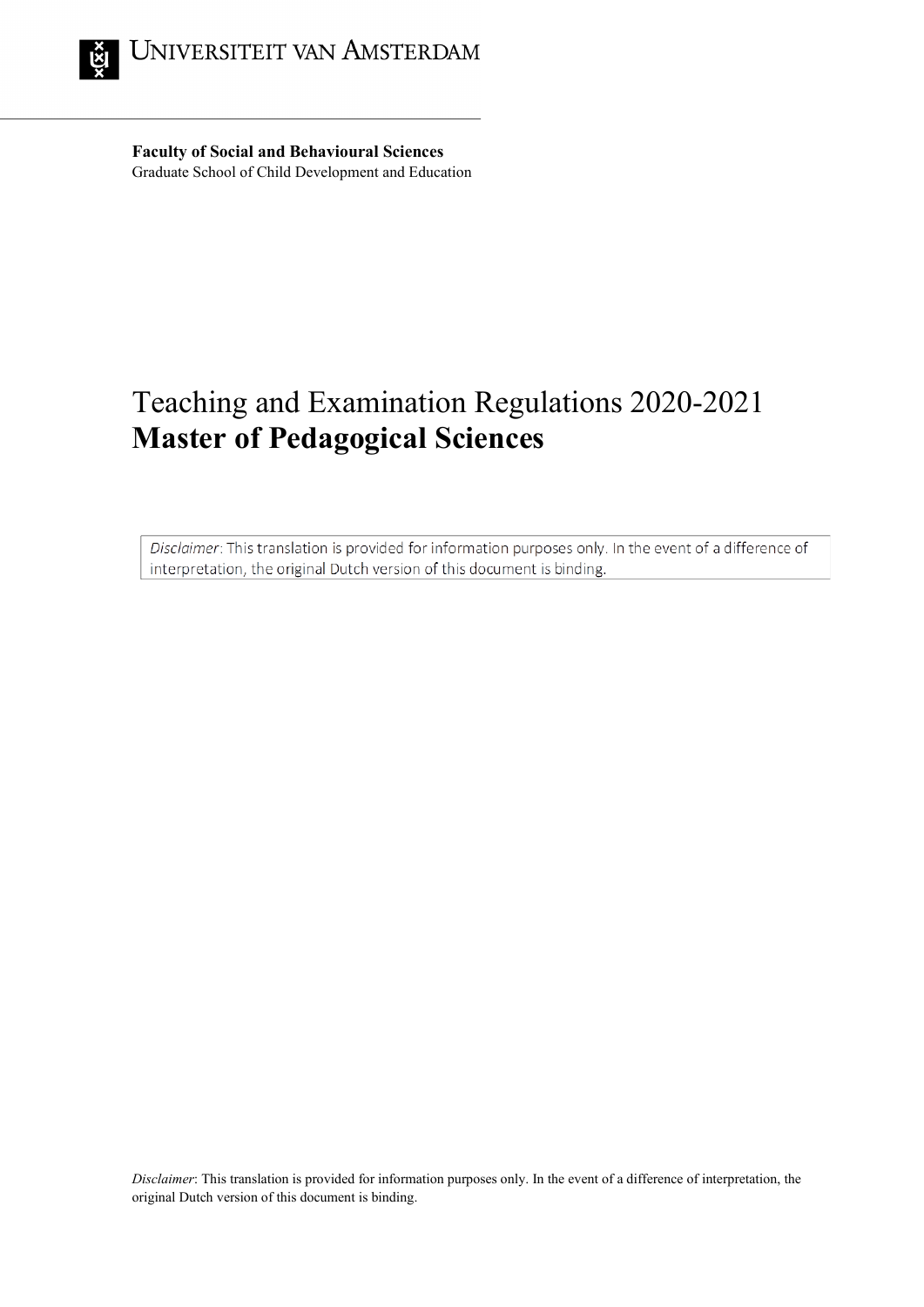# **Section A: Faculty section**

# **1. General provisions**

Article A.1.1 Applicability of the regulations

Article A.1.2 Definitions

# **2. Admission to the programme**

- Article A.2.1 Previous education
- Article A.2.2 Registration and enrolment<br>Article A.2.3 Faculty Admissions Board
- Faculty Admissions Board
- Article A.2.4 Admissions procedure
- Article A.2.5 Refusal or termination (judicium abeundi)

# **3. Degree programme structure**

Article A.3.1 Structure of academic year

Article A.3.2 Programme structure and participation in education

# **4. Assessment and examination**

- Article A.4.1 Participation in examinations
- Article A.4.2 Type of examination
- Article A.4.3 Oral examination
- Article A.4.4 Determining and announcing results
- Article A.4.5 Examination opportunities
- Article A.4.6 Marks
- Article A.4.7 Exemption
- Article A.4.8 Validity of period for results
- Article A.4.9 Right of inspection
- Article A.4.10 Post-examination discussion
- Article A.4.11 Master's final examination
- Article A.4.12 Diploma and transcript
- Article A.4.13 Fraud and plagiarism

# **5. Academic student counselling and study progress**

- Article A.5.1 Administration of study progress and academic student counselling
- Article A.5.2 Adaptations for students with a disability

# **6. Teaching evaluation**

Article A.6.1 Teaching evaluation

# **7. Hardship clause**

Article A.7.1 Hardship clause

# **8. Transitional and final provisions**

- Article A.8.1 Amendments and periodic review (Section A)
- Article A.8.2 Transitional provisions
- Article A.8.3 Publication
- Article A.8.4 Effective date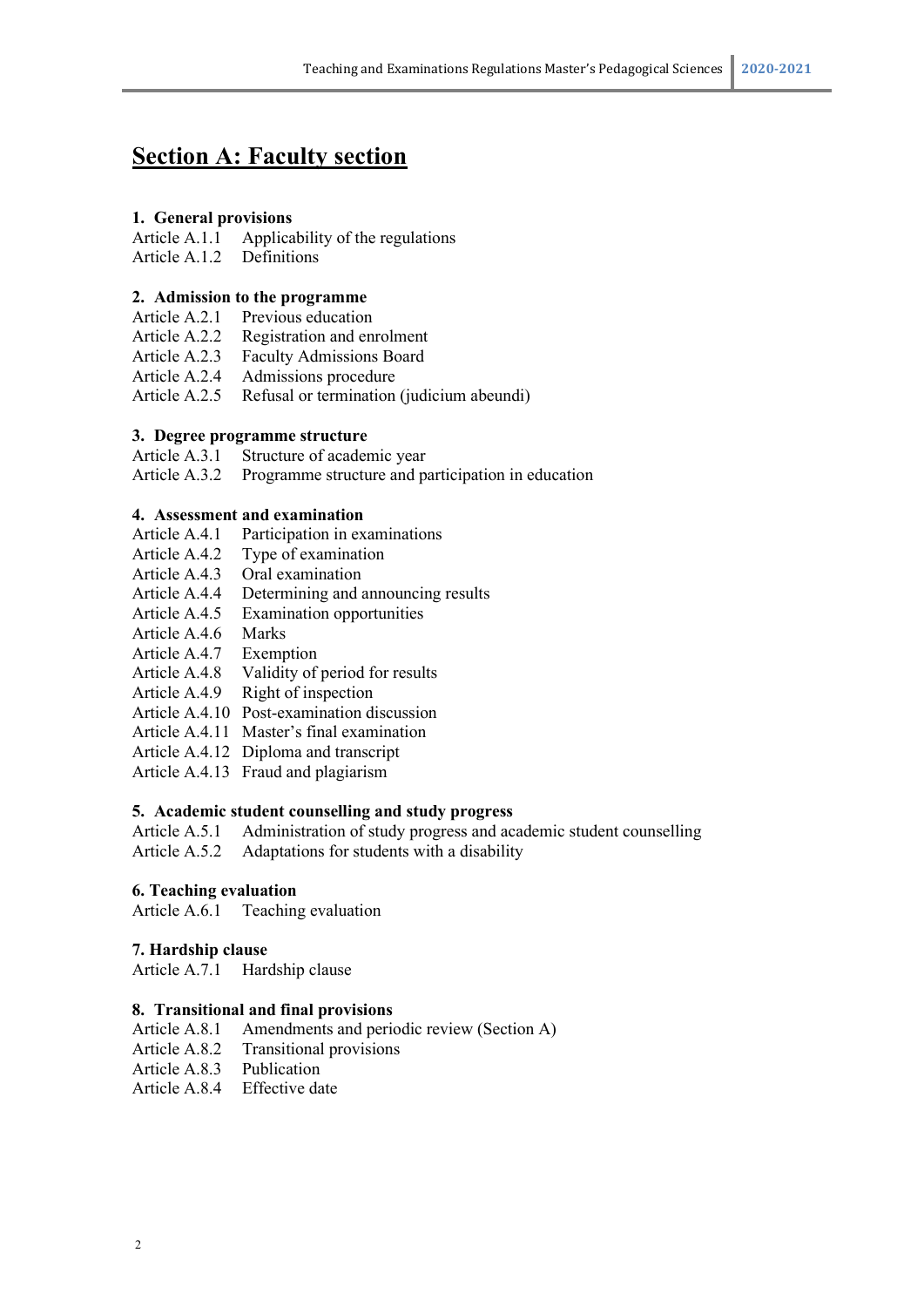# **Section B: Programme specific section**

# **1. General provisions**

## Article B.1.1 Definitions

- Article B.1.2 Degree programme information
- Article B.1.3 Intake dates

# **2. Programme objectives and exit qualifications**

Article B.2.1 Programme objectives

Article B.2.2 Exit qualifications

# **3. Further admission requirements**

- Article B.3.1 Admission requirements<br>Article B.3.2 Premaster programme
- Premaster programme
- Article B.3.3 Admission procedure and deadlines for application
- Article B.3.4 Dutch language requirements for Dutch-language Master's programmes
- Article B.3.5 English language requirements for English-language Master's programmes

# **4. Curriculum structure**

- Article B.4.1 Composition of programme
- Article B.4.2 Compulsory units of study
- Article B.4.3 Electives
- Article B.4.4 Studying abroad
- Article B.4.5 Free curriculum

# **5. Teaching, testing and exams**

- Article B.5.1 Language of instruction for the programme
- Article B.5.2 Course Manual
- Article B.5.3 Participation in education and rules of precedence
- Article B.5.4 Further conditions concerning registering for units of study
- Article B.5.5 Participation in practical training and study group sessions
- Article B.5.6 Sequence of examination
- Article B.5.7 Further conditions concerning registering for examinations
- Article B.5.8 Further conditions for examination opportunities
- Article B.5.9 Giving of final marks between 5.1 and 5.9
- Article B.5.10 Period of validity of examinations
- Article B.5.11 Further conditions for exemption
- Article B.5.12 Degree

Article B.5.13 Further conditions for degree certificate

# **6. Teaching evaluation**

Article B.6.1 Teaching evaluation

# **7. Amendments and effective date**

- Article B.7.1 Amendments and periodic review (Section B)
- Article B.7.2 Transitional provisions
- Article B.7.3 Publication
- Article B.7.4 Effective date

# **Addendum**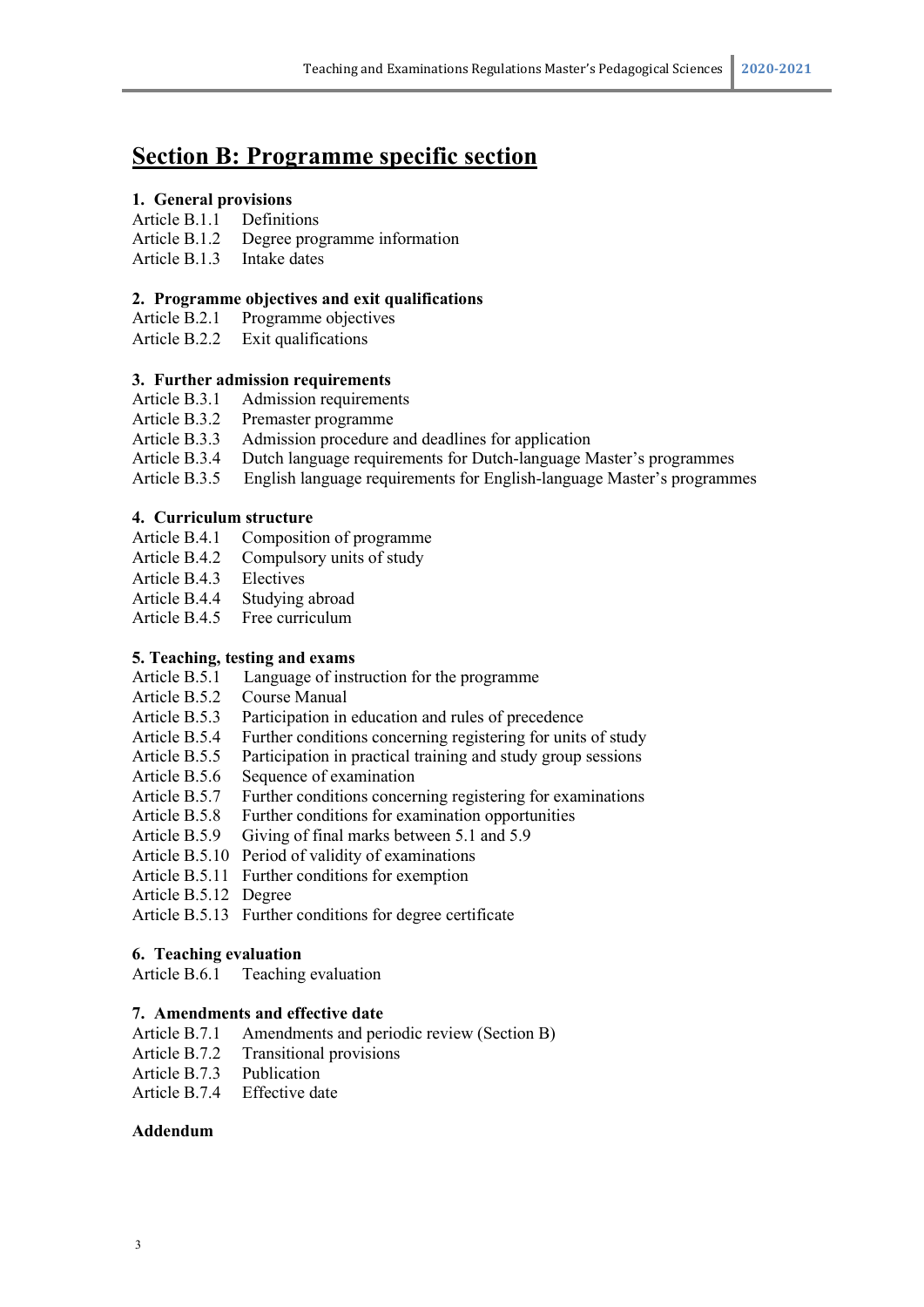# **SECTION A Faculty section**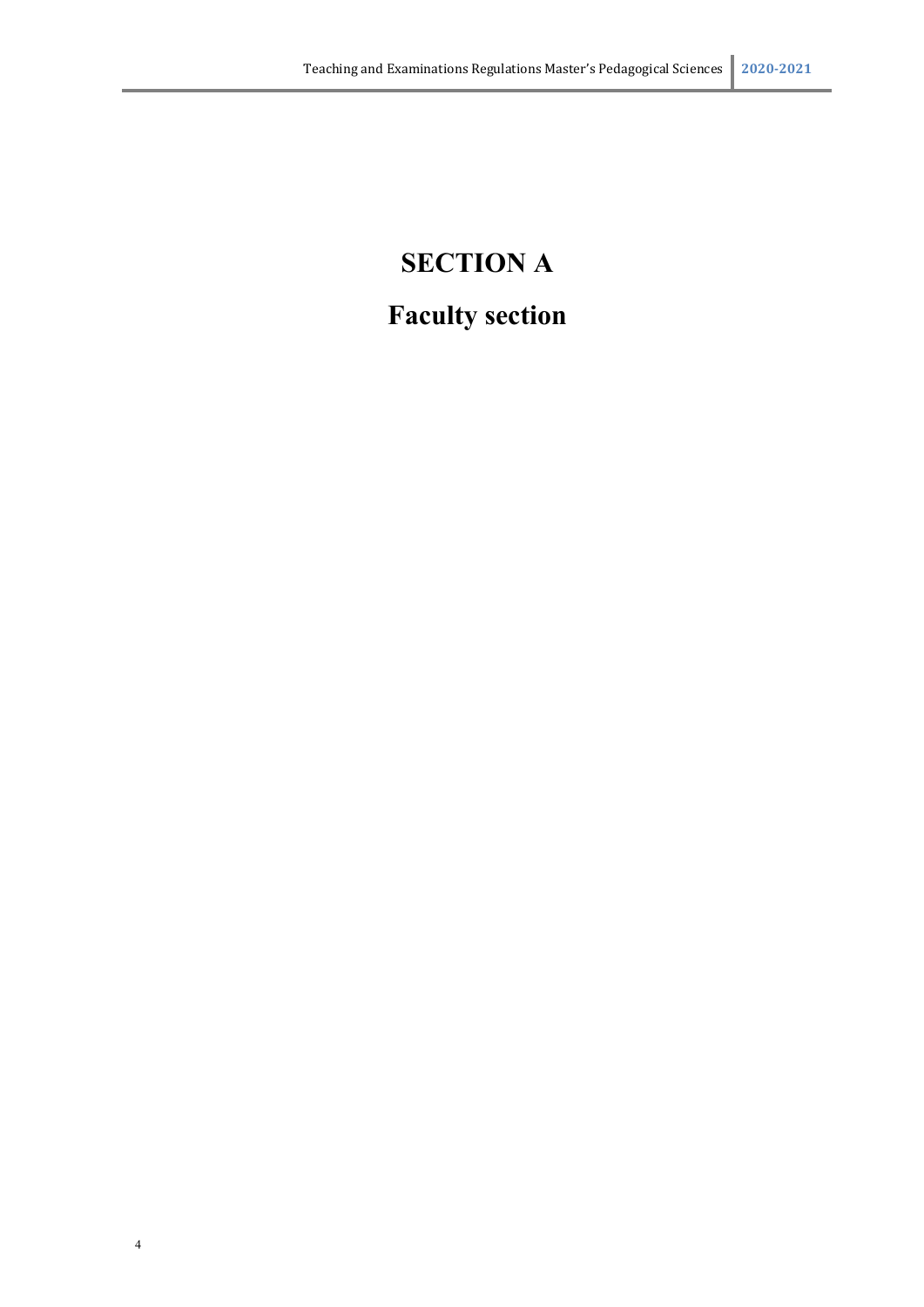#### **Chapter 1 – General provisions**

#### *Article A.1.1 Applicability of the Regulations*

- 1. These Regulations apply to the teaching and examinations for the Master of Pedagogical Sciences (hereinafter referred to as: the degree programme), provided by Faculty of Social and Behavioural Sciences (hereinafter referred to as: the faculty) of the University of Amsterdam.
- 2. These Regulations consist of a faculty section (A) and a programme-specific section (B). Section A contains general provisions and applies to the teaching and examinations of the Master's degree programmes of the Faculty of Social and Behavioural Sciences. Section B contains programme-specific provisions. Together, Sections A and B form the Teaching and Examination Regulations for the programme.
- 3. The Regulations can be declared to apply mutatis mutandis to the joint degree programmes and units of study, pursuant to Section 7.3c of the WHW, also provided by the faculty.
- 4. These Regulations apply to anyone enrolled in (units of study of) the programme, irrespective of the academic year in which the student was first enrolled in (units of study of) the programme.
- 5. Section B of these Teaching and Examination Regulations may contain additional general provisions for the relevant degree programme.

#### **Article A.1.2 Definitions**

The following definitions are used in these Regulations:

|       | a. ECTS (ECTS credit):         | an ECTS credit with a workload of 28 hours of study;             |
|-------|--------------------------------|------------------------------------------------------------------|
|       | b. final examination (examen): | the final examination of the Master's programme, in              |
|       |                                | accordance with Section 7.3 of the WHW;                          |
|       | c. Examinations Board:         | the Examinations Board of one or more programmes of the          |
|       |                                | faculty in accordance with Section 7.12 of the WHW;              |
|       | d. examiner:                   | the individual appointed by the Examinations Board to            |
|       |                                | conduct examinations and determine the results, in               |
|       |                                | accordance with Section 7.12c of the WHW;                        |
|       | e. fraud and plagiarism:       | a student's acts or failures to act that make it wholly or       |
|       |                                | partially impossible to accurately judge their knowledge,        |
|       |                                | understanding and skills. For the applicable regulations         |
|       |                                | governing fraud and plagiarism, please refer to the Rules and    |
|       |                                | Guidelines of the Examinations Board;                            |
|       | f. joint degree:               | a degree awarded by an institution together with one or more     |
|       |                                | institutions in the Netherlands or abroad, after the student has |
|       |                                | completed a degree programme (a degree programme, a major        |
|       |                                | or a specific curriculum within a degree programme) for          |
|       |                                | which the collaborating institutions are jointly responsible;    |
|       | g. unit of study:              | a component of a degree programme to which an examination        |
|       |                                | is linked;                                                       |
|       | h. degree programme:           | a coherent whole of units of study, aimed at achieving clearly   |
|       |                                | defined objectives with regard to knowledge, understanding       |
|       |                                | and skills which the individual who completes the programme      |
|       |                                | must possess and to which a final examination is linked. An      |
|       |                                | examination is linked to each unit of study;                     |
|       | i. programme charter:          | the programme-specific part of the Students' Charter in          |
|       |                                | accordance with Section 7.59 of the WHW; see                     |
|       | period:                        | http://student.uva.nl/mcrg/az;<br>a part of a semester;          |
| $j$ . | k. practical exercise:         | the participation in a practical training or other educational   |
|       |                                | learning activity, aimed at acquiring certain (academic) skills. |
|       |                                | Examples of practical exercises are:                             |
|       |                                | • researching and writing a thesis;                              |
|       |                                |                                                                  |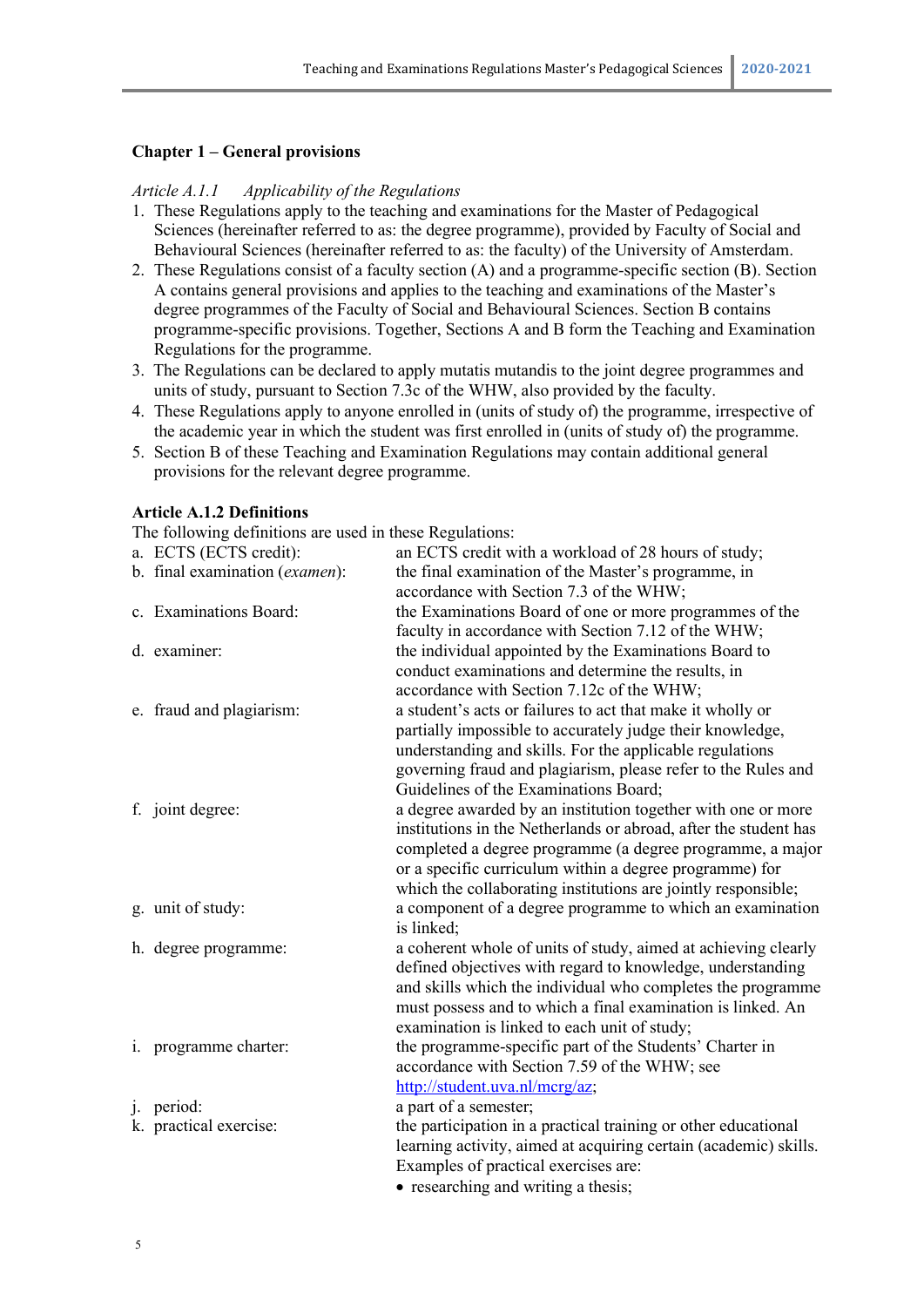|                      | • carrying out a research assignment;                            |
|----------------------|------------------------------------------------------------------|
|                      | • taking part in computer lab sessions                           |
|                      | • taking part in fieldwork or an excursion;                      |
|                      | • taking part in another educational learning activity aimed at  |
|                      | acquiring specific skills or                                     |
|                      | • participating in and completing an internship;                 |
| l. programme:        | the totality and cohesion of the course components, teaching     |
|                      | activities/methods, contact hours, testing and examination       |
|                      | methods and recommended literature;                              |
| m. thesis:           | a unit of study comprising literature research and/or a          |
|                      | contribution to scientific research, always resulting in a       |
|                      | written report;                                                  |
| n. final paper:      | see thesis;                                                      |
| o. SIS:              | the Student Information System;                                  |
| p. course catalogue: | the guide for the degree programme that provides further         |
|                      | details of the provisions and other information specific to that |
|                      | programme. The course catalogue is available electronically      |
|                      | at http://coursecatalogue.uva.nl;                                |
| q. workload:         | the workload of the unit of study to which an interim            |
|                      | examination applies, expressed in terms of credits = ECTS        |
|                      | credits (ECTS = European Credit and Transfer Accumulation        |
|                      | System). (The workload for 1 year (1,680 hours) is 60 ECTS       |
|                      | credits);                                                        |
| r. academic year:    | the period beginning on 1 September and ending on 31             |
|                      | August of the following calendar year;                           |
| s. Admissions Board: | the committee that assesses, on behalf of the dean, whether a    |
|                      | candidate meets the requirements for admission to the            |
|                      | Master's degree programme of the candidate's choice;             |
| t. University:       | the University of Amsterdam;                                     |
| u. WHW:              | the Dutch Higher Education and Research Act (Wet op het          |
|                      | hoger onderwijs en wetenschappelijk onderzoek, WHW).             |

For definitions, please also refer to section B of these Regulations, the other terms have the meanings ascribed to them by the WHW.

# **Chapter 2 – Previous education and admission**

#### **Article A.2.1 Previous education**

- 1. In order to qualify for enrolment in a Master's degree programme, a Bachelor's degree obtained in academic higher education (WO) is required. The requirements that the Bachelor's degree must meet are specified in article B.3.1.
- 2. In the event that a candidate does not have a Bachelor's degree as referred to in paragraph 1, the Admissions Board of the degree programme will assess suitability for admission to the programme on the basis of the requirements stipulated in article B.3.1.
- 3. In order to qualify for enrolment in a Master's degree programme for teaching in pre-university education, the individual concerned must have been awarded the Master's degree in the relevant subject area, pursuant to Section 7.10a of the WHW.

#### **Article A.2.2 Registration and enrolment**

The deadline for registering for the Master's programme is stipulated in Article B.3.4.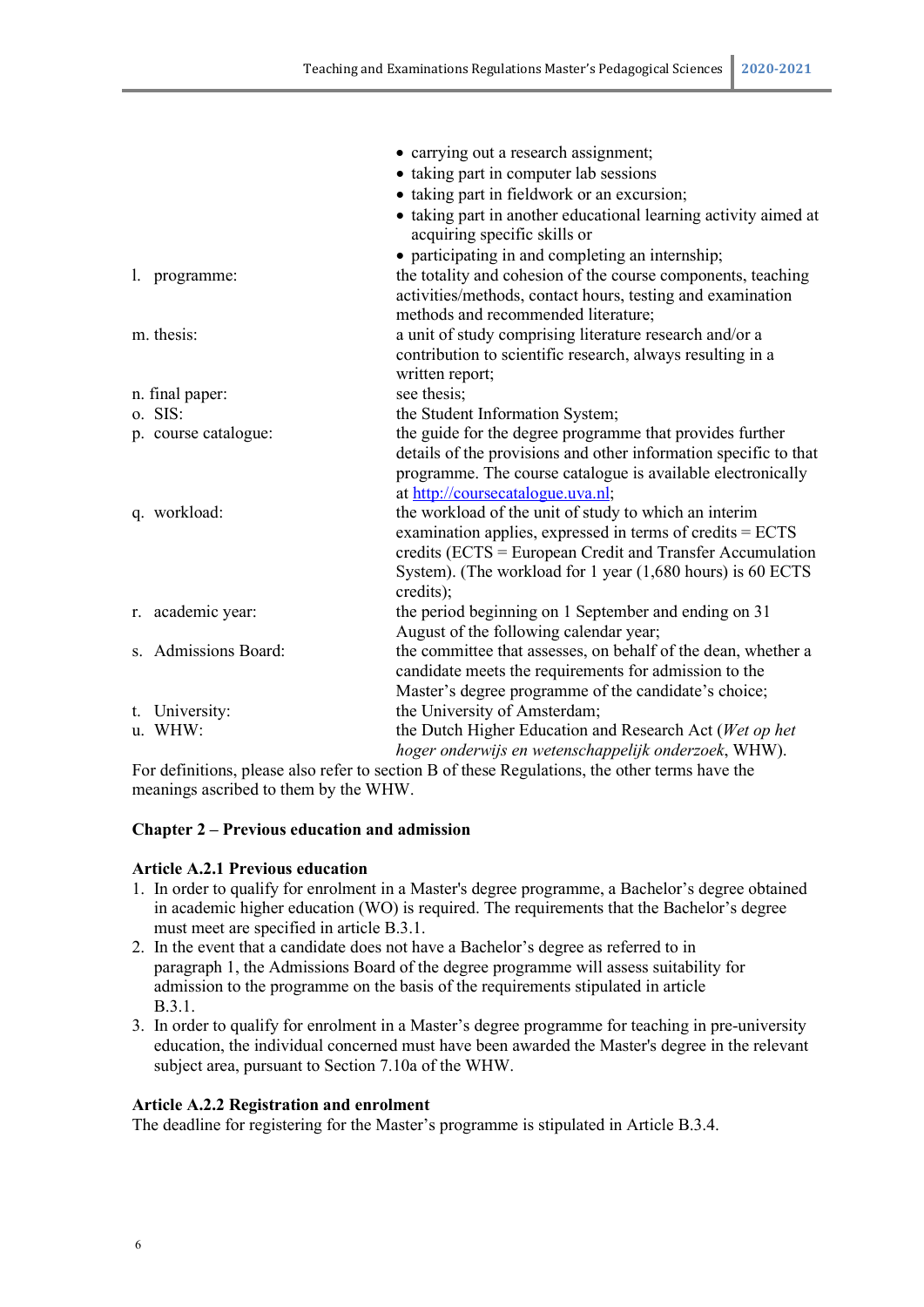#### **Article A.2.3 Faculty Admissions Board**

- 1. The dean will establish one or more Admissions Boards.
- 2. The dean will appoint its members upon nomination by the Examinations Board.

## **Article A.2.4 Admissions procedure**

- 1. The Examinations Board of the programme is responsible for admission to the programme. The Examinations Board can appoint an Admissions Board that handles the applications for admission on behalf of the Examinations Board.
- 2. With a view to admission to the programme, the Admissions Board assesses the candidate's knowledge, understanding and skills. The Board may request experts within or outside the University to test certain types of knowledge, understanding and skills, in order to supplement written evidence of the programme/programmes the student has already completed. In its assessment, the Board includes knowledge of the language in which the programme will be taught.
- 3. Candidates receive either confirmation of admission or a negative decision. An appeal against a negative decision can be lodged with the Examination Appeals Board within six weeks.

#### **Article A.2.5 Refusal or termination of enrolment (unsuitability/judicium abeundi)**

- 1. Based on the provisions of Section 7.42a of the WHW, the dean or the Examinations Board may, in exceptional cases, ask the Executive Board to terminate or refuse a student's enrolment in a programme, if that student's actions or remarks show that the student is unsuitable either for practising one or more of the professions for which the programme in question is preparing the student or for the practical preparation for professional practice.
- 2. If a student is suspected of being unsuitable as described in paragraph 1, the Examinations Board or the dean will institute an inquiry, of which the student will be informed immediately. The Examinations Board or the dean will not issue any recommendation without carefully considering the interests involved and giving the student the opportunity to be heard.

# **Chapter 3 – Degree programme structure**

#### **Article A.3.1 Structure of academic year**

The degree programme shall be provided in a semester structure as outlined in the Decision on the Academic Calendar.

#### **Article A.3.2 Programme structure and participation in education**

- 1. The programme comprises the units of study included in article B.4.2.
- 2. The size of the degree programme in ECTS is stipulated in article B.1.2.
- 3. The programme is made up of compulsory part and an individual Master's thesis and/or academic internship and, if applicable, a subject-specific optional component as specified in more detail in chapter 4 of Section B.
- 4. Further requirements with regard to registration for participation in a unit of study, if applicable, are described in chapter 4 of Section B.

#### **Chapter 4 – Assessment and examinations**

# **Article A.4.1 Participation in examinations**

Students who have correctly registered for participation in a unit of study and who have been admitted, are also automatically registered for participation in the subsequent examination for this unit of study and, in case the examination is concluded with a fail, the resit. Further provisions on this, if applicable, are included in chapter 4 of Section B.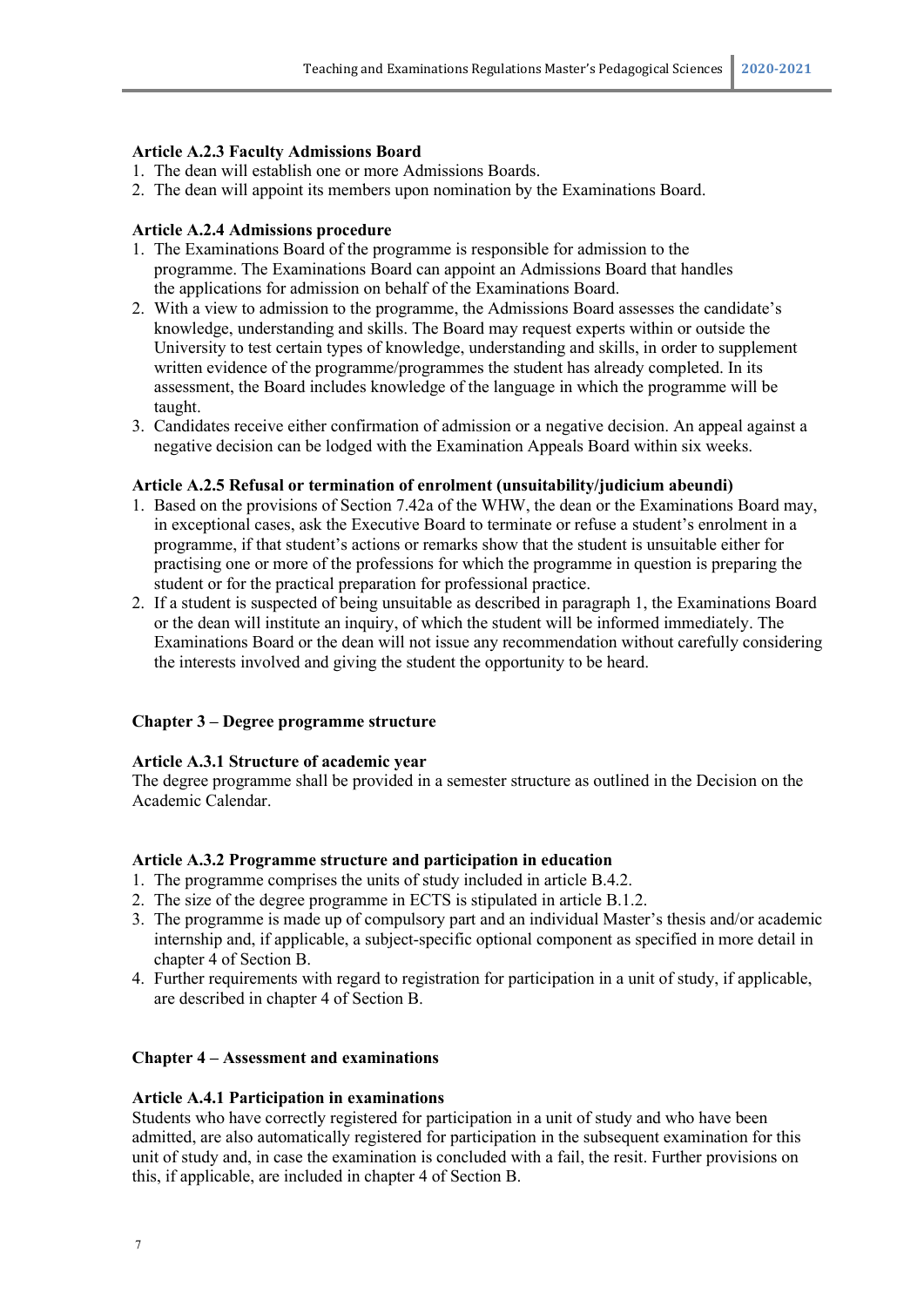## **Article A.4.2 Type of examination**

- 1. Section B stipulates the way in which a unit of study is concluded and the form any examination will take.
- 2. At the student's request, the Examinations Board may permit a different form of examination than that stipulated in Section B. If applicable, more detailed regulations on this are included in the Rules and Guidelines of the Examinations Board.
- 3. A transitional arrangement for units of study that are no longer offered is described in Section B.
- 4. The further procedure for testing and the guidelines and instructions for assessing and determining the results of examinations are described in the Rules and Guidelines of the Examinations Board.
- 5. In the case of units of study with a written examination, the student shall be entitled to receive sample questions, their answers and information about the actual written examination in terms of its scope and structure.

#### **Article A.4.3 Oral examinations**

- 1. Unless otherwise specified for the relevant unit of study in Section B, no more than one student will be examined orally at the same time.
- 2. Unless otherwise specified by the Examinations Board, an oral examination will be taken in the presence of a second examiner. At the student's request and subject to the examiners' approval, audio recordings can be made. In the absence of a second examiner, an audio recording of the oral examination will be made. These audio recordings are kept by the University.
- 3. The further procedure for testing and the guidelines and instructions for assessing and determining the results of examinations are described in the Rules and Guidelines of the Examinations Board.

#### **Article A.4.4 Determining and announcing results**

- 1. The examiner announces the result (= mark) of a written examination as soon as possible. At the Faculty the maximum time period for announcing results is 20 working days. If the programme has a shorter time period this is stipulated in section B. The examiner is responsible for ensuring the marking period is observed. The examiner submits the necessary information to the Programme Administration and the Education Office will then immediately ensure that the marks are registered. The Programme Administration also ensures that the student is immediately notified of the mark, taking due account of the applicable confidentiality standards.
- 2. The examiner announces the result (= mark) of an oral examination as soon as the examination has finished and informs the student accordingly. The last sentence of the first paragraph applies.
- 3. In the case of alternative forms of oral or written examinations, the Examinations Board determines in advance how and by what deadline the student will be informed of the results.
- 4. Together with the result of an examination, the student's attention will also be drawn to their right to inspect the assessed work and have a post-examination discussion as stipulated in Articles 4.9 and 4.10, as well as the option to appeal to the Examination Appeals Board (COBEX).
- 5. The further procedure for testing and the guidelines and instructions for assessing and determining the results of examinations are described in the Rules and Guidelines of the Examinations Board.
- 6. A student may lodge an appeal against the way in which the result was reached with the Examination Appeals Board within six weeks of the determination of the result. If the option of reassessment by the examiner is available, this does not affect the time period for lodging an appeal. $<sup>1</sup>$  $<sup>1</sup>$  $<sup>1</sup>$ </sup>

<span id="page-7-0"></span><sup>&</sup>lt;sup>1</sup> When a student lodges an appeal with the Cobex, the student is also expected to contact the study adviser and/or the Examinations Board. This does not affect the time period for lodging an appeal.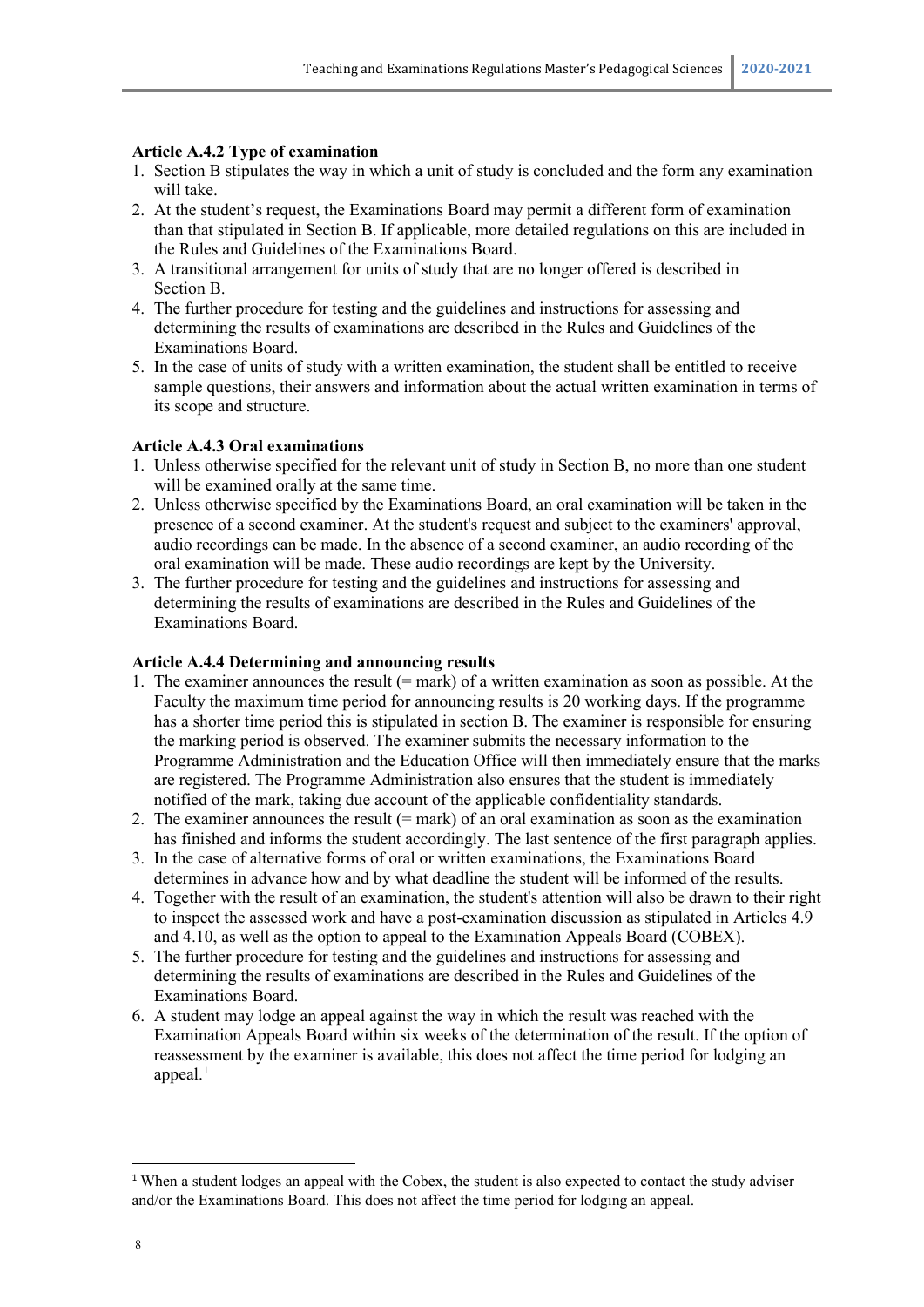# **Article A.4.5 Examination opportunities**

- 1. Per academic year, two opportunities will be offered to take examinations in the degree programme, unless stipulated otherwise in chapter 4 of Section B.
- 2. Paragraph 1 does not apply in the case of an internship or thesis. The options for retaking internships and theses are detailed in the relevant internship manual or thesis regulations.
- 3. The most recent mark will apply in the event of a resit.
- 4. The resit for an examination must take place within a reasonable period following the announcement of the result of the examination being resat.
- 5. Further conditions concerning resits, if applicable, are described in chapter 4 of Section B.

# **Article A.4.6 Marks and other results**

- 1. Marks are given on a scale from 1 to 10, with a maximum of one decimal.
- 2. A final mark of 5.5 or above is considered a passing grade.
- 3. Results that are not expressed in marks are graded in terms of 'requirements met' (AVV) or 'failed to meet the requirements' (NAV), or in terms of a 'pass' (VOL) or a 'fail' (ONV).
- 4. Students who are registered for a unit but do not participate in that unit, will receive the annotation "not attended" (NAP).
- 5. Further conditions concerning results, if applicable, are described in Section B, chapter 5.

# **Article A.4.7 Exemption**

- 1. At the written request of the student, the Examinations Board may exempt the student from taking one or more examination components.
- 2. The Examinations Board will make a decision within twenty working days of receiving the written request.
- 3. Further conditions concerning exemptions, if applicable, are described in article B.4.5 and/or in the Rules and Guidelines of the Examinations Board.

# **Article A.4.8 Validity period for results**

- 1. The dean may limit the validity period of units of study that a student has passed and of exemptions they have been granted if the knowledge, insight and/or skills that were tested is or are demonstrably obsolete.
- 2. Section B determines which units of study that a student has passed and which exemptions they have been granted are subject to a limited validity period.
- 3. Contrary to the provisions of paragraph one, in individual cases the Examinations Board may decide to extend the validity period of a unit of study that has been passed or an exemption that has been granted.
- 4. The validity period of an interim result is limited to the academic year in which it was obtained or until the end of the unit of study in question, as determined in Section B.

# **Article A.4.9 Right of inspection**

- 1. For at least twenty working days after the announcement of the results of a written examination, the student can, on request, inspect their assessed work, the questions and assignments set, as well as the standards applied for marking.
- 2. The examiner can determine that the inspection or post-examination discussion referred to in paragraph 1 take place at a specified place and at a specified time. The place and time referred to in the previous sentence will be announced in the virtual learning environment.
- 3. If the student was or is unable to attend at the place and time referred to in paragraph 2 due to participation in education or force majeure, an alternative option will be offered.
- 4. The student may request a copy of their written examination work.
- 5. The inspection referred to in paragraph 1 includes inspection of interim examinations, on the condition that if the inspection is organised at a certain place and time (as referred to in paragraph 2) the inspection takes place at the latest three days preceding to the last examination.
- 6. The right of inspection applies in full to digital examinations.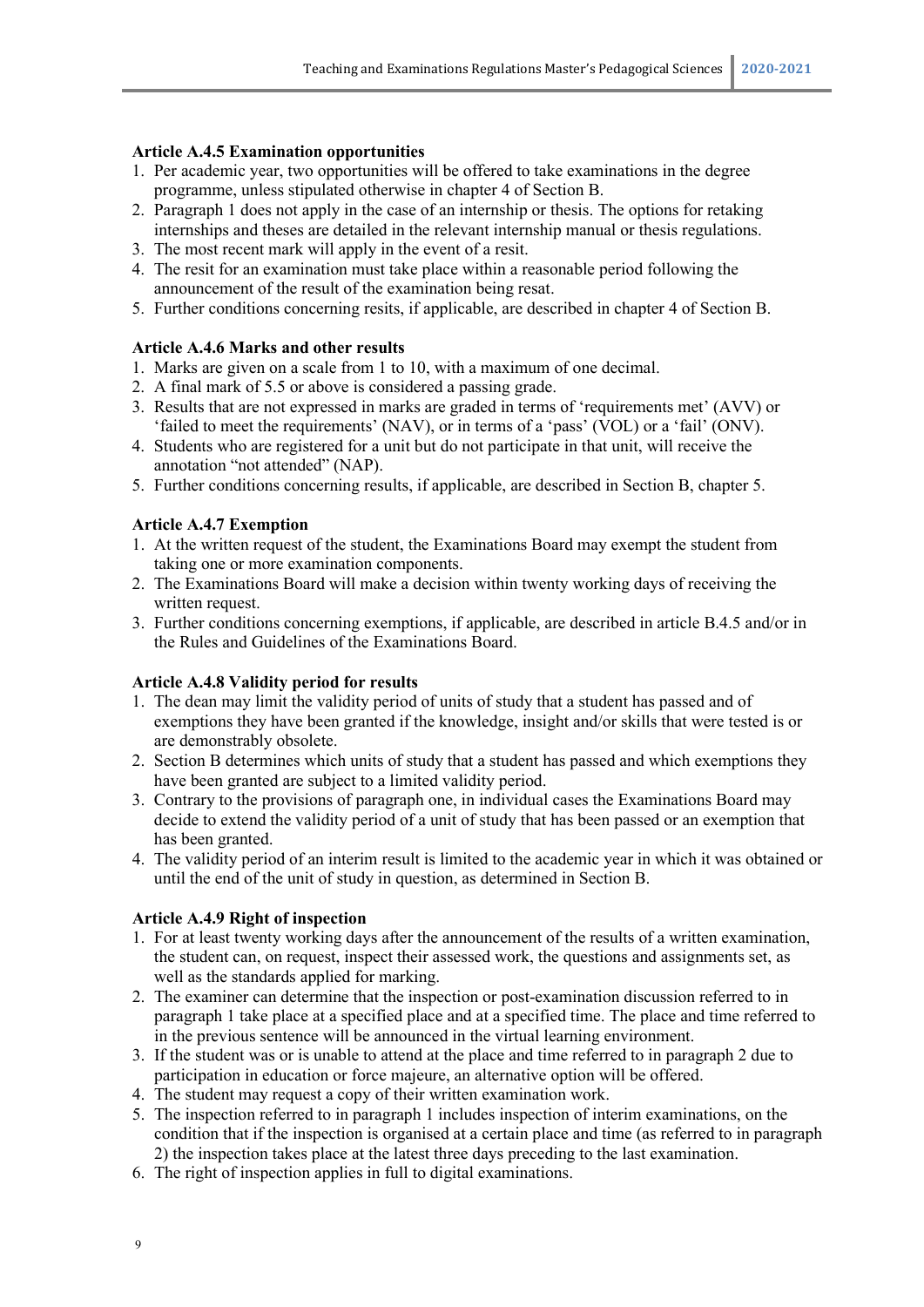# **Article A.4.10 Post-examination discussion**

- 1. If a collective post-examination discussion has been organised, individual post-examination discussions will be held only if the student has attended the collective discussion or if the student was or is unable to attend the collective discussion due to participation in education or force majeure.
- 2. Students who meet the requirements stipulated in the first paragraph can submit a request for an individual post-examination discussion to the relevant examiner. The discussion will take place at a time and location to be determined by the examiner.

# **Article A.4.11 Master's final examination**

- 1. The Examinations Board determines the results and date of the final examination after it has established that the student has passed all the units of study belonging to the programme.
- 2. A diploma can only be awarded after the Executive Board has declared that the student has satisfied all the procedural requirements, including the payment of tuition fees.

# **Article A.4.12 Diploma and transcript**

- 1. The Examinations Board grants a diploma as proof that the student has passed their final examination. The Executive Board sets the model for the diploma. The Examinations Board adds a diploma supplement to the diploma providing information on the nature and content of the degree programme completed. The diploma supplement is drawn up in Dutch or English and complies with the European format.
- 2. Individuals who have successfully completed more than one component of the programme and who cannot be awarded a diploma as stipulated in paragraph 1 will, on request, receive a statement to be issued by the relevant Examinations Board stating at least the components that have been successfully completed together with the units of study they involved, the number of ECTS obtained and when the examinations were completed.
- 3. The degree certificate will be applied for via SIS. The student will be notified of the examination board's intent to proceed to award the student a degree certificate, as referred to in paragraph 1. Following notification, students may submit a request to the Examinations Board to postpone the award of their degree certificate. The procedure followed by the Examinations Board for awarding degree certificates is set out in the Rules and Guidelines of the Examinations Board.

# **Article A.4.13 Fraud and plagiarism**

1. The provisions of the Regulations governing Fraud and Plagiarism for UvA Students as stipulated in the Rules and Guidelines of the Examinations Board apply in full.Electronic detection software programs will be used to detect plagiarism in texts. In submitting a text, the student implicitly consents to the text being entered into the database of the detection program concerned.

# **Chapter 5 – Academic student counselling and study progress**

# **Article A.5.1 Administration of study progress and academic student counselling**

- 1. The dean is responsible for the correct registration of the students' study results in SIS. After the assessment of a unit of study has been registered, every student has the right to inspect the result for that unit of study via SIS and also to have a list of the results achieved put at their disposal in SIS.
- 2. Enrolled students are eligible for academic student counselling. The types of academic student counselling available are listed in Section B.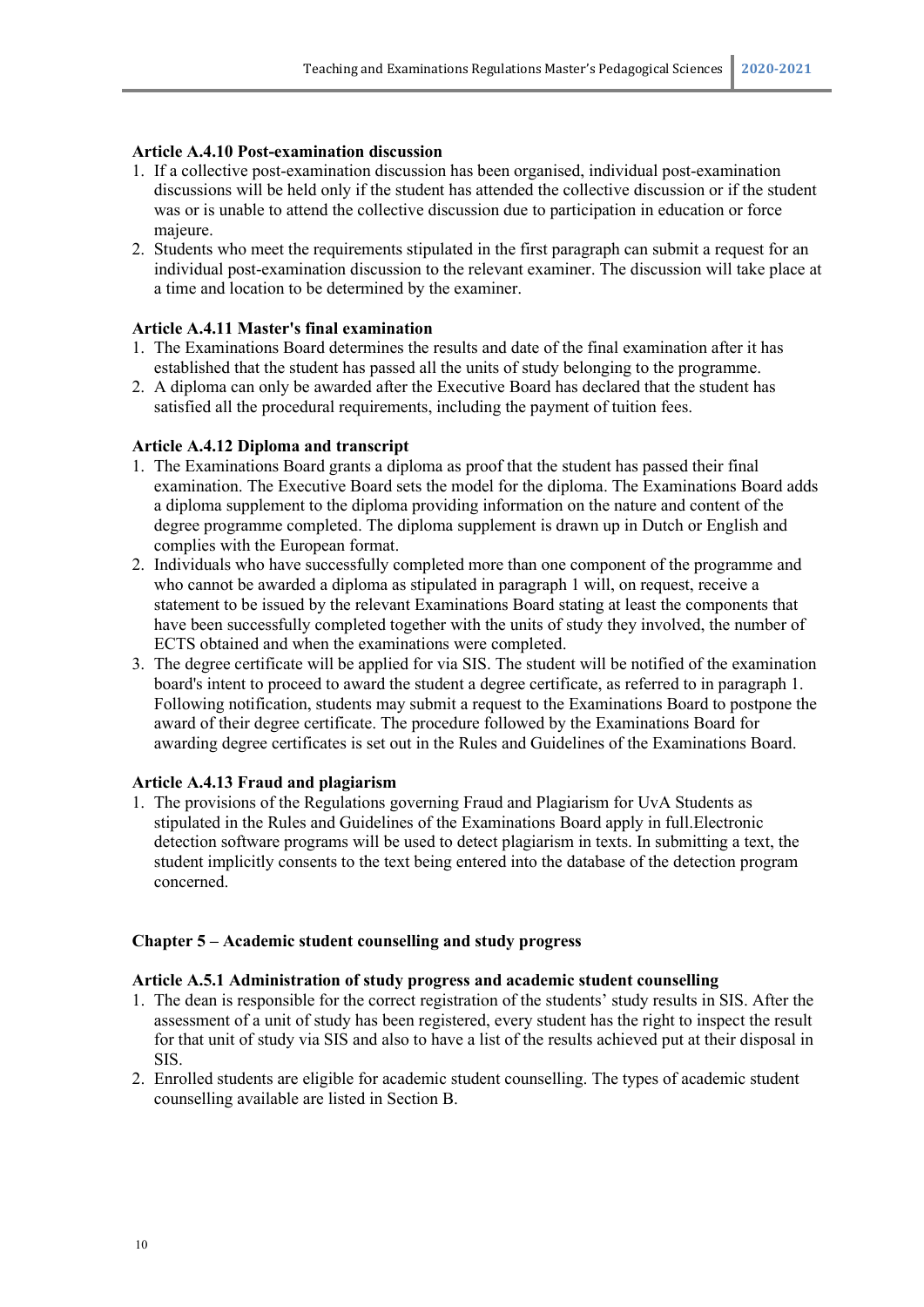# **Article A.5.2 Adaptations for students with a disability**

- 1. A student with a disability can submit a written request to the study adviser to qualify for special adaptations with regard to teaching, practical training and examinations. These adaptations will accommodate the student's individual disability as much as possible, but may not alter the quality or degree of difficulty of a unit of study or an examination. In all cases, the student must fulfil the exit qualifications for the degree programme.
- 2. The request referred to in the first paragraph will only be processed if accompanied by a recommendation from a student counsellor. The recommendation may be no more than twelve weeks old and must in part be based on a recent statement from a physician or BIG-registered psychologist.
- 3. The dean or, on the dean's behalf, the College / Graduate School director or the programme director decides on the adaptations concerning the teaching facilities and logistics. The Examinations Board will rule on requests for adaptations with regard to examinations.
- 4. A request for adaptations will be denied if it would place a disproportionate burden on the organisation or the resources of the faculty or university were it to be upheld.
- 5. If a request as referred to in paragraph 1 is approved, the student must make an appointment with the study adviser to discuss the form these facilities will take.
- 6. If the student's disability necessitates an extension of the time set for completing an examination, the Examinations Board will provide a statement proving the student's entitlement to this extension. The statement referred to in paragraph 6 is valid for a maximum period of one year. The period of validity can be extended on the recommendation of a student counsellor.

#### **Chapter 6 –Teaching evaluation**

#### **Article A.6.1 Teaching evaluation**

The teaching evaluation shall take place in the manner determined in Section B.

# **Chapter 7 –. Hardship clause**

#### **Article A.7.1 Hardship clause**

In instances not regulated by the Teaching and Examination Regulations or in the event of demonstrable extreme unreasonableness and unfairness, the dean responsible for the degree programme will decide, unless the matter concerned is the responsibility of the Examinations Board.

#### **Chapter 8 – Transitional and final provisions**

#### **Article A.8.1 Amendments and periodic review (Section A)**

- 1. Amendments to Section A of the Teaching and Examination Regulations will be adopted by the dean with due observance of the regulations pursuant to Section 9.5 of the WHW, as adopted by the Executive Board in relation to Section A, and with due observance of the relevant authorities of the representative advisory bodies.
- 2. Amendments to this section of the Teaching and Examination Regulations pertaining to the current academic year can only be made if they do not demonstrably harm the interests of the students.

#### **Article A.8.2 Transitional provisions**

Notwithstanding the current Teaching and Examination Regulations, the transitional provisions described in article B.6.2 apply for students who started the programme under a previous set of Teaching and Examination Regulations.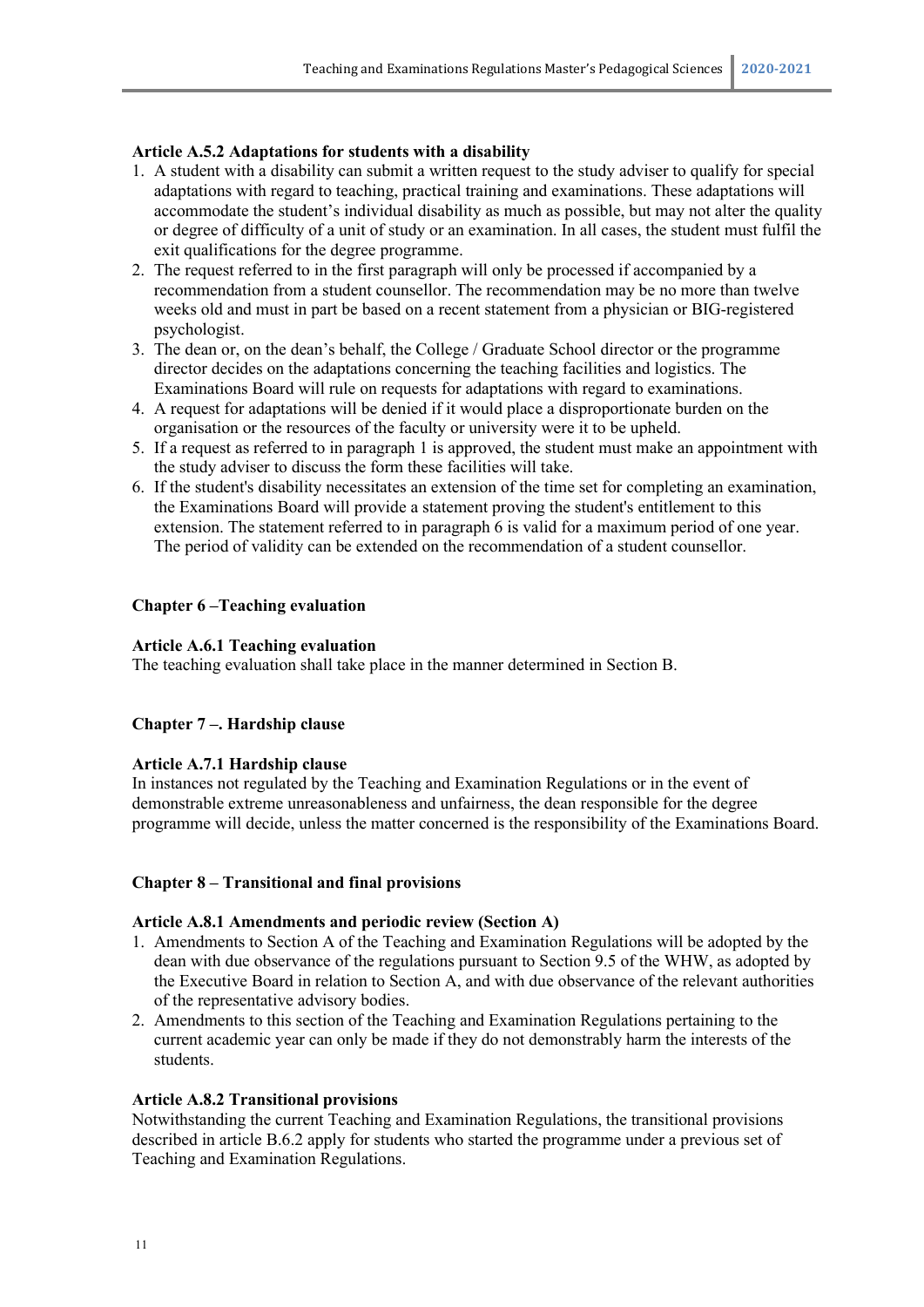#### **Article A.8.3 Publication**

- 1. The dean will ensure the appropriate publication of Sections A and B of these Regulations, and any amendments to them.
- 2. The Teaching and Examination Regulations will be posted on the faculty website and the website of the programme.

# **Article A.8.4 Effective date**

Section A of these Regulations will come into force as of 1 September 2020.

Thus drawn up by the dean of the Faculty of Social and Behavioural Sciences on May 28, 2020.

Approval and advice of the FMG Works Council, Programme Committee, dated March 2, 2020 Faculty Student Council, dated May 28, 2020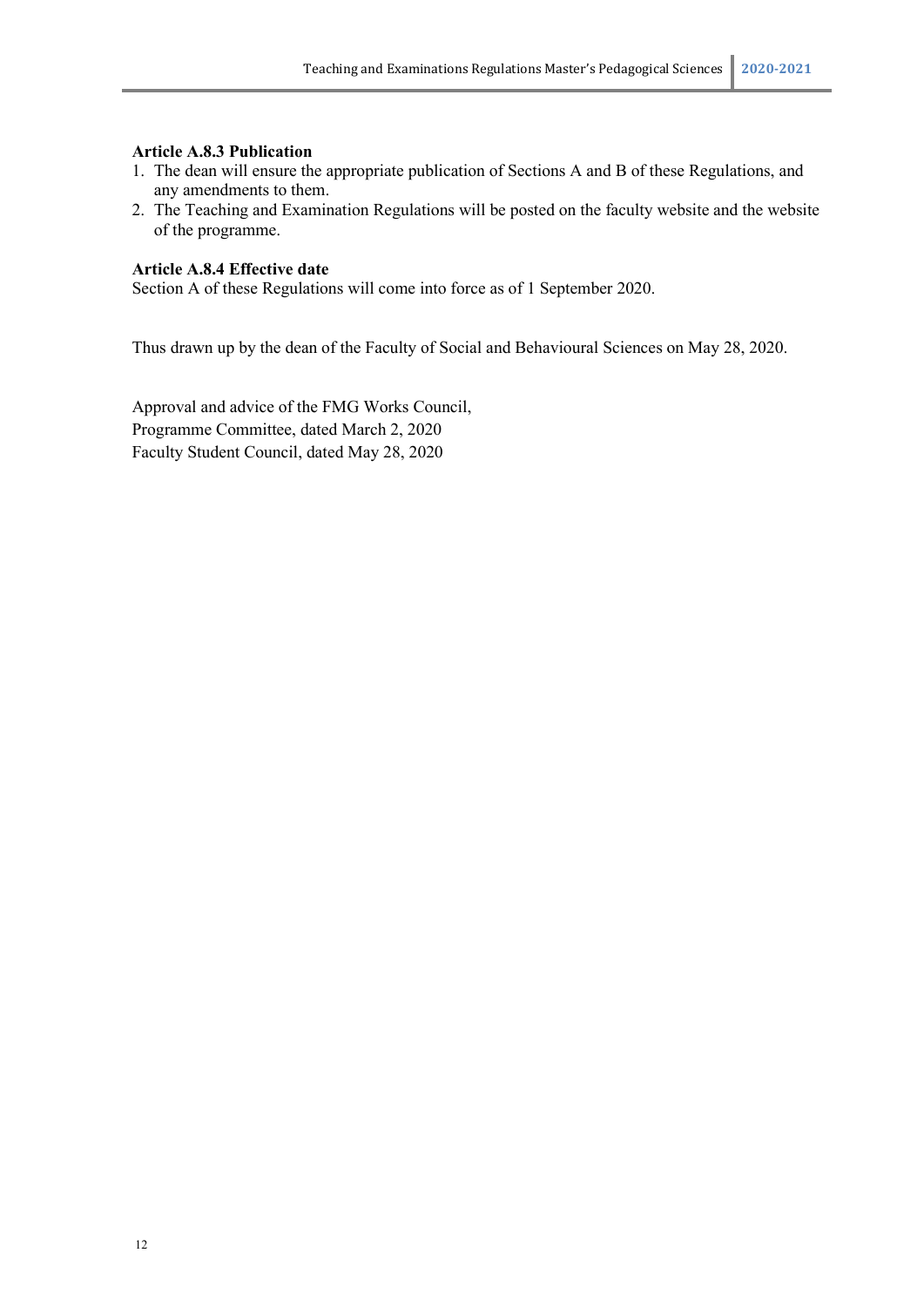# **Section B Programme specific section**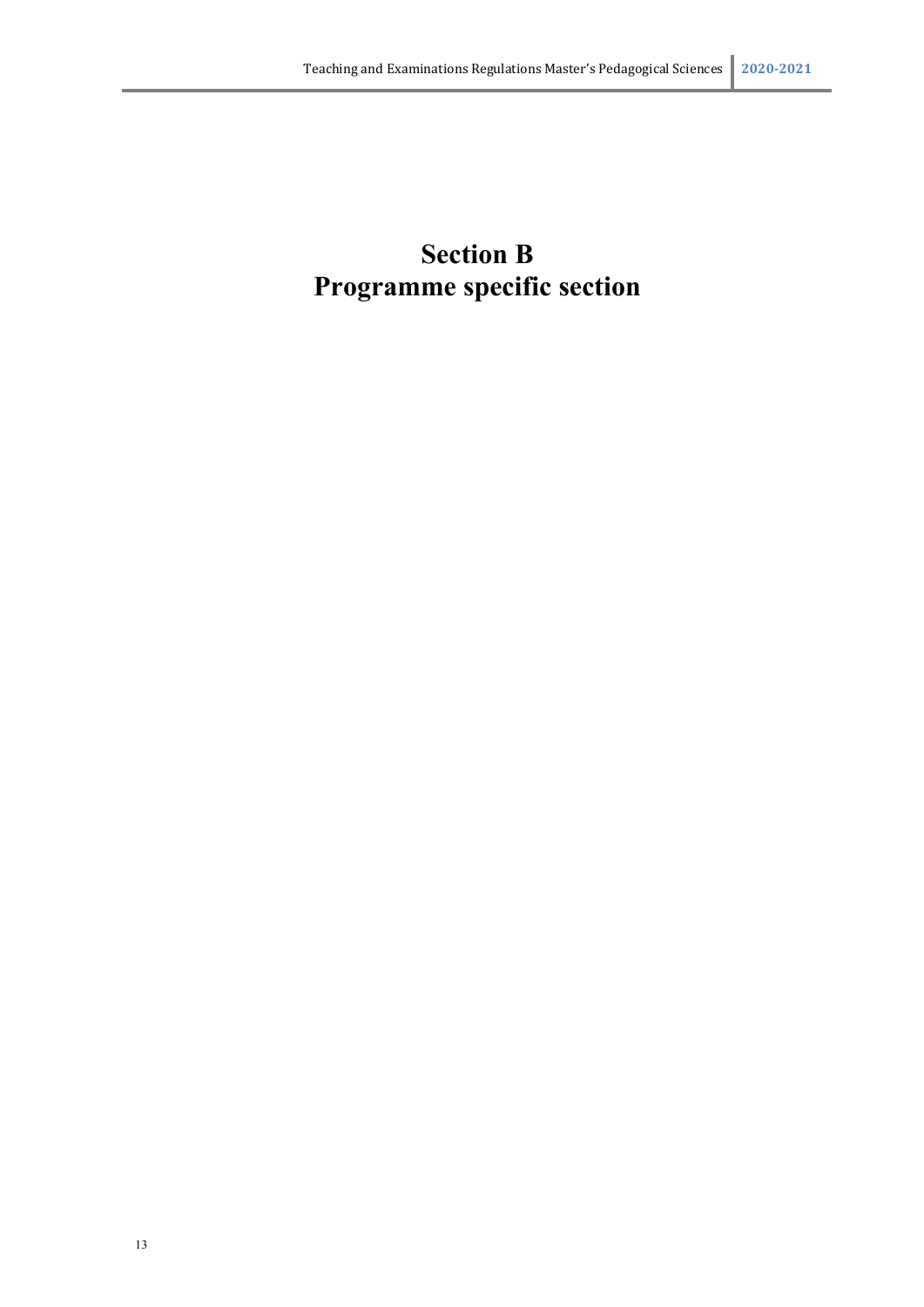# **Chapter 1** – **General provisions**

| Article B.1.1 Definitions                                     |                                                                                                                                                                                                                                                                                                                                                                                                                                                                                                                                                                                            |
|---------------------------------------------------------------|--------------------------------------------------------------------------------------------------------------------------------------------------------------------------------------------------------------------------------------------------------------------------------------------------------------------------------------------------------------------------------------------------------------------------------------------------------------------------------------------------------------------------------------------------------------------------------------------|
| a. effort requirements:                                       | requirements concerning (active) participation in teaching and<br>examination that students need to meet, as defined in the course<br>manual; these requirements consists of (a) respecting deadlines<br>for handing in papers, assignments and examinations as<br>stipulated in the course manual, (b) respecting course manual<br>stipulations regarding attendance in the course (where this<br>applies), (c) participation in the (interim) examinations, and (d)<br>active participation in class at the lecturer's discretion, with<br>exclusion of requirements related to grading; |
| b. director:                                                  | the director of the educational institute is responsible for the<br>integral management of the College/Graduate School. The<br>director directs the programme directors and support staff of the<br>institute;                                                                                                                                                                                                                                                                                                                                                                             |
| c. Education Desk:                                            | the Registrar of the English-taught programmes of the GSCDE,<br>responsible on behalf of the GSCDE for the maintenance of<br>academic records and matters concerning diplomas, certificates,<br>and transcripts.                                                                                                                                                                                                                                                                                                                                                                           |
| d. faculty:                                                   | the Faculty of Social and Behavioural Sciences where the<br>Master's programme of Pedagogical Sciences is organized;                                                                                                                                                                                                                                                                                                                                                                                                                                                                       |
| e. feedback:                                                  | reaction to a product or performance by a lecturer or by one or<br>more fellow students; the purpose of this reaction is product or<br>performance improvement;                                                                                                                                                                                                                                                                                                                                                                                                                            |
| f. graduate school:                                           | the Graduate School of Child Development and Education<br>(GSCDE) is part of the Department of Child Development and<br>Education, within the faculty. The GSCDE is responsible for the<br>organization of all Master's and PhD programmes of the<br>Department, including the Master of Pedagogical Sciences;                                                                                                                                                                                                                                                                             |
| g. partial exam:                                              | an assessment of the student's knowledge, understanding and<br>skills relating to a part of the unit of study. The assessment is<br>expressed in terms of a partial result (=grade);                                                                                                                                                                                                                                                                                                                                                                                                       |
| h. premaster programme                                        | programme consisting of 60 EC at maximum that students<br>without a diploma that directly grants access need to complete<br>first in order to gain access to a specific Master's programme;                                                                                                                                                                                                                                                                                                                                                                                                |
| i. programme director:                                        | the programme director is responsible for the programme set-up,<br>the organisation, execution and quality of the programme, within<br>the given context of the GSCDE;                                                                                                                                                                                                                                                                                                                                                                                                                     |
| j. re-sit:                                                    | the possibility to re-take an examination;                                                                                                                                                                                                                                                                                                                                                                                                                                                                                                                                                 |
| k. Rules and Guidelines for the<br><b>Examinations Board:</b> | the document referred to in Book 7, Article 12b of the law, which<br>comprises further procedures concerning the exams, and<br>procedures during interim examinations and the exams, of a                                                                                                                                                                                                                                                                                                                                                                                                  |
| l. student counsellor:                                        | programme;<br>the person, who is in charge of study advice and guidance to<br>students of the programme;                                                                                                                                                                                                                                                                                                                                                                                                                                                                                   |

# *Article B.1.2 Degree programme information*

<sup>1.</sup> The Pedagogical Sciences programme, CROHO number 66607, is delivered on a full-time basis and the following specialisations are possible: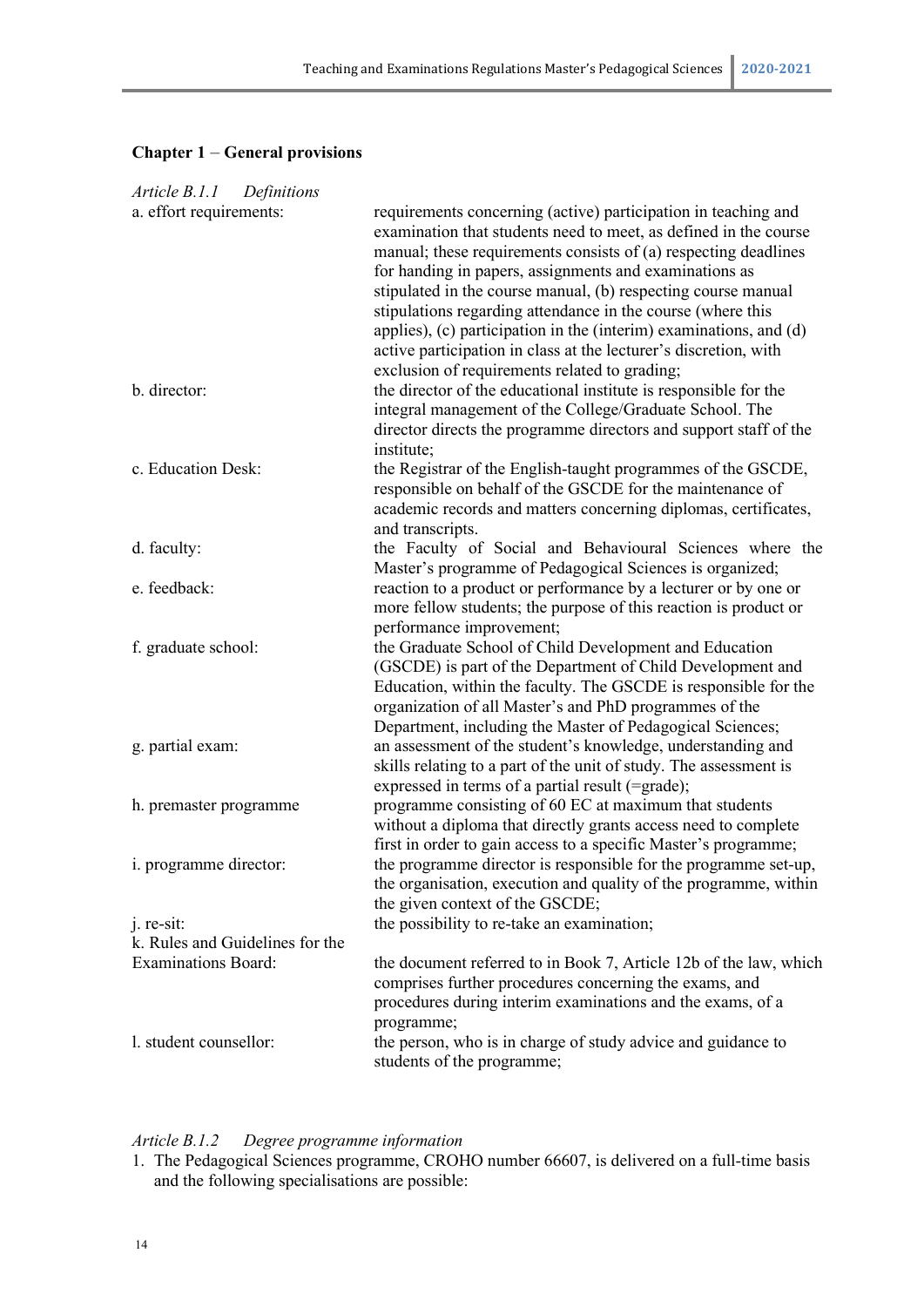- Child Rearing and Family Support
- Developmental Disorders, Parenting and Education
- Forensic Child and Youth Care Sciences
- Youth at Risk
- 2. The language of instruction for the Studies of Child Rearing and Family Support, Studies of Developmental Disorders, Parenting and Education and Forensic Child and Youth Care Sciences specialisations is Dutch. The Youth at Risk specialisation is delivered in English. For more information see chapter B.3.4.
- 3*.* The programme has a workload of 60 ECTS.

# *Article B.1.3 Intake dates*

The programme is offered starting in the first semester of the academic year only (September 1). The Intake date mentioned in this paragraph ensures that a programme can be completed within the nominal study duration set for the programme.

# **Chapter 2 – Programme objectives and exit qualifications**

# *Article B.2.1. Programme objectives*

- 1. The programme aims to:
	- a) provide knowledge, skills and understanding in the area of Pedagogical Sciences and achieving the exit qualifications referred to in article B.2.2;
	- b) provide an academic education, including acquiring academic skills (such as reasoning, writing, speaking and research skills, and correctly citing and recording sources), learning to solve complex problems independently and creatively and learning to reflect critically.
	- c) The Master's degree programme has two objectives: to achieve the objective set for the Bachelor's degree programme and also to provide an academic degree programme that graduates complete with:
		- specialist theoretical knowledge of at least one of the subdisciplines (youth at risk, educational problems, (serious) development and child-rearing problems, judicial intervention or children's rights),
		- the ability to independently do academic research in this field and to report on the results obtained,
		- the ability to apply their knowledge of field-specific methods of diagnosis and intervention in diagnostic assessments of teaching situations and planning interventions.
	- d) The Master's degree programme has been designed to give graduates the best possible preparation for:
		- the role of educator working in a professional practice based on academic principles;
		- a doctoral programme.

# *Article B.2.2 Exit qualifications*

1. The following exit qualifications apply for the Studies of Child Rearing and Family Support specialisation. They will apply in addition to the general academic proficiencies and working knowledge of the field and skills in the area of pedagogical sciences that provide admission to the Master's programme in accordance with Section 8 of the Dutch Higher Education and Research Act (*Wet op het hoger onderwijs en wetenschappelijk onderzoek, WHW*):

# *Knowledge and understanding*

Students graduating from the programme have a thorough and specialist knowledge of and insight into:

1. the theories and findings and methods and techniques used in the field of child rearing and family support, as well as of subjects within or outside the specialisation that have a bearing on the application of these theories and findings;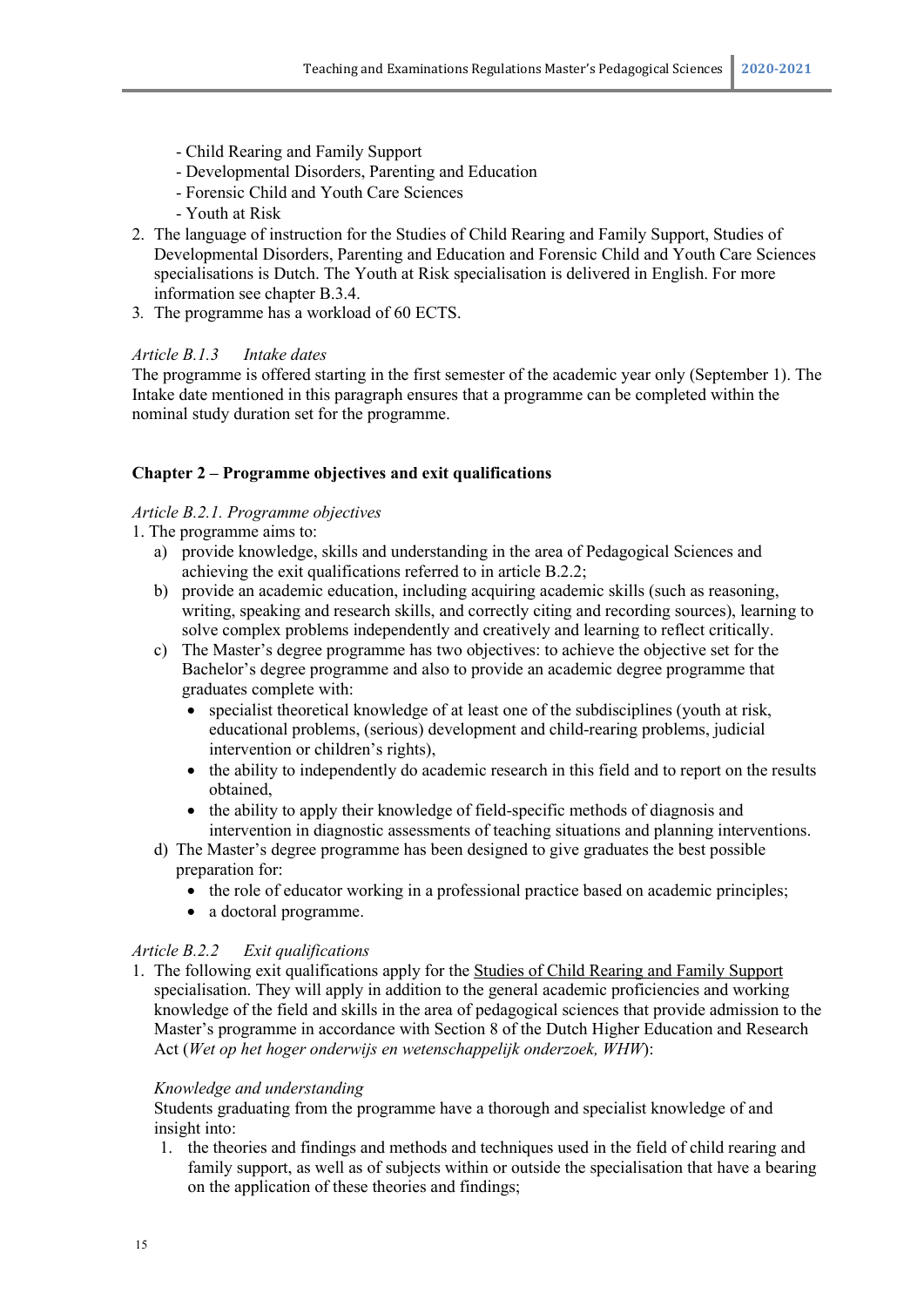2. pedagogical problem definitions and procedures and intervention methods.

#### *Applying knowledge and understanding*

The graduate has the ability to:

3. applying teaching theory within a field of teaching practice relevant for pedagogues and to relate this to empirical research and theoretical positions within the field of education science.

#### *Opinion forming*

Students graduating from the programme are capable of:

- 4. employing advanced techniques in the performance of pedagogical research;
- 5. independently setting up and executing a research or influence plan in distinct phases, including gathering relevant literature and gathering, processing and interpreting data;
- 6. planning, making decisions and bearing responsibility in the occupational context.

Students graduating from the programme have:

- 7. specialist skills in pedagogical problem definitions and procedural strategies or interventions;
- 8. specialist skills in conducting discussions, observation, coaching and coordinating teams in preventive youth care settings and reporting;

9. an insight into the consequences that their actions have for others in the occupational context;

- 10. ethical aspects of professional interaction with others (co-researchers, clients and subjects), including the broader consequences of their own research results and professional practice;
- 11. their own limitations and when to call upon the expertise of others or refrain from action;

#### *Communication*

Graduates have the ability to:

12. demonstrate interpersonal skills and the ability to work as part of a team.

2. The following exit qualifications apply for the Studies of Developmental Disorders, Parenting and Education specialisation.

They will apply in addition to the general academic proficiencies and working knowledge of the field and skills in the area of pedagogical sciences that provide admission to the Master's programme in accordance with Section 8 of the Dutch Higher Education and Research Act (*Wet op het hoger onderwijs en wetenschappelijk onderzoek, WHW*):

#### *Knowledge and insight*

Students graduating from the programme have a thorough and specialist knowledge of and insight into:

- 1. both the theories and findings and methods and techniques used in the field of child and youth care, as well as of subjects within or outside the specialisation that have a bearing on the application of these theories and findings;
- 2. psychodiagnostics and treatment methods.

# *Applying knowledge and understanding*

Students graduating from the programme are capable of:

3. applying teaching theory within a field of teaching practice relevant for youth care workers and to relate this to empirical research and theoretical positions within the field of education science.

# *Opinion forming*

Students graduating from the programme are capable of: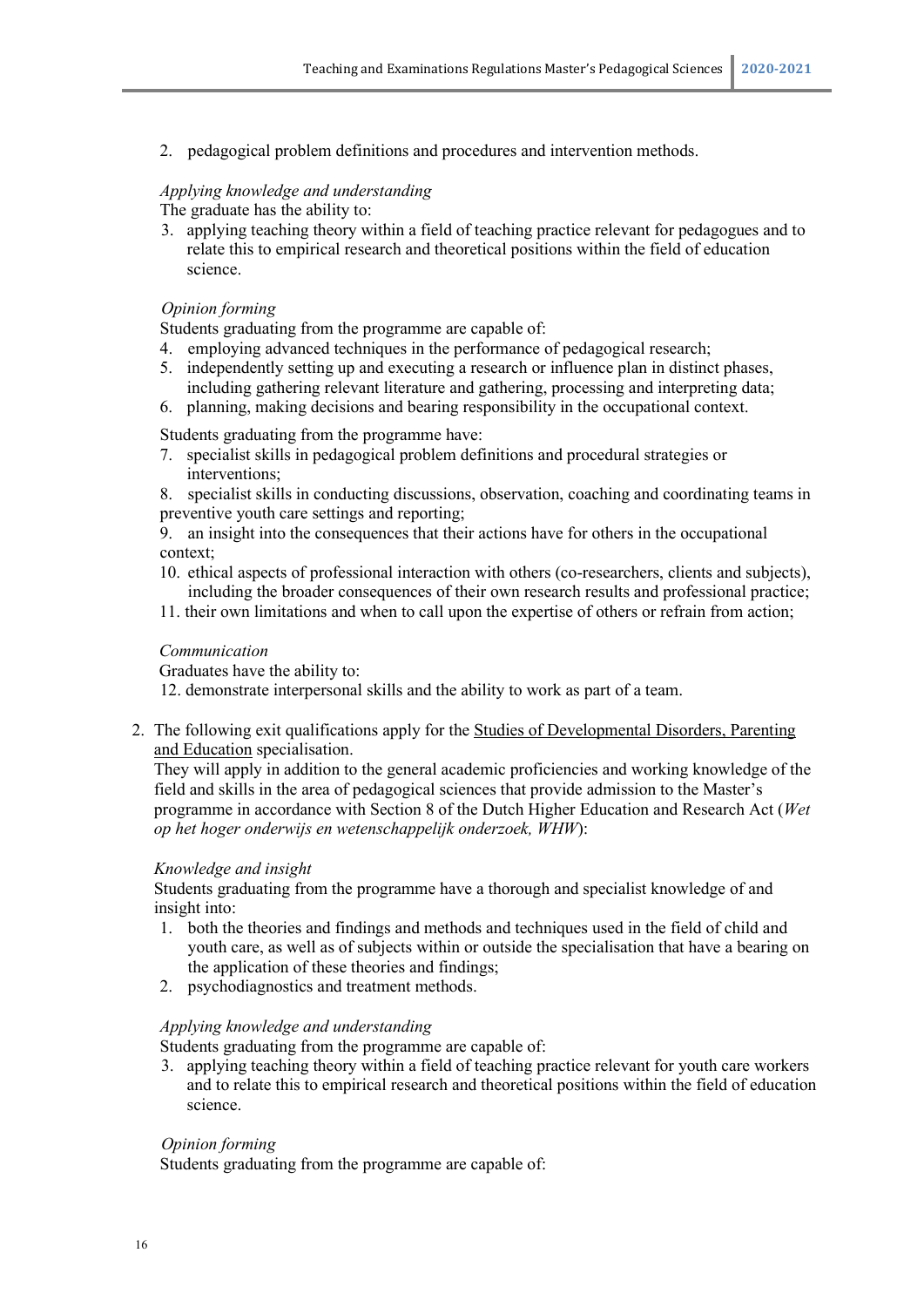- 4. employing advanced techniques in the performance of pedagogical and youth-care-sciences research;
- 5. independently setting up and executing a research or influence plan in distinct phases, including gathering relevant literature and gathering, processing and interpreting data;
- 6. planning, making decisions and bearing responsibility in the occupational context.

Students graduating from the programme have:

- 7. specialist skills in psychodiagnostics and treatment;
- 8. specialist skills in conducting discussions, observation and reporting;
- 9. an insight into the consequences that their actions have for others in the occupational context of the youth care worker;
- 10. an awareness of ethical aspects of occupational interaction with others, whether clients or trial subjects, including of the broader consequences of their own research results and professional practice;
- 11. an awareness of personal limitations, which would involve knowing when to call in outside expertise and when to refrain from action.

#### *Communication*

Students graduating from the programme have:

12. interpersonal skills and the ability to work as part of a team.

3. The following exit qualifications apply for the Forensic Child and Youth Care Sciences specialisation.

They will apply in addition to the general academic proficiencies and working knowledge of the field and skills in the area of pedagogical sciences that provide admission to the Master's degree programme in accordance with Section 8 of the Dutch Higher Education and Research Act (*Wet op het hoger onderwijs en wetenschappelijk onderzoek, WHW*):

# *Knowledge and insight*

Students graduating from the programme have a thorough and specialist knowledge of and insight into:

- 1. the theories and findings and methods and techniques relevant to the Forensic Child and Youth Care Sciences, as well as the subjects within or outside the specialisation that have a bearing on the application of these theories and findings;
- 2. psychodiagnostics and treatment methods.

# *Applying knowledge and understanding*

The student graduating from the programme is capable of:

3. applying teaching theory within a field of teaching practice that is relevant for forensic child and youth care science workers and of relating this to empirical research and theoretical positions within the field of education science.

# *Opinion forming*

The student graduating from the programme is capable of:

4. employing advanced techniques in the performance of (forensic child and youth care sciences and) pedagogical research;

5. independently setting up and implementing a research or influence plan in distinct phases, including gathering relevant literature and gathering, processing and interpreting data;

6. planning, making decisions and bearing responsibility in the occupational context.

Students graduating from the programme have:

- 7. specialist skills in psychodiagnostics and treatment;
- 8. specialist skills in conducting discussions, observation and reporting;
- 9. an insight into the consequences that their actions have for others in the occupational context of the forensic youth care worker;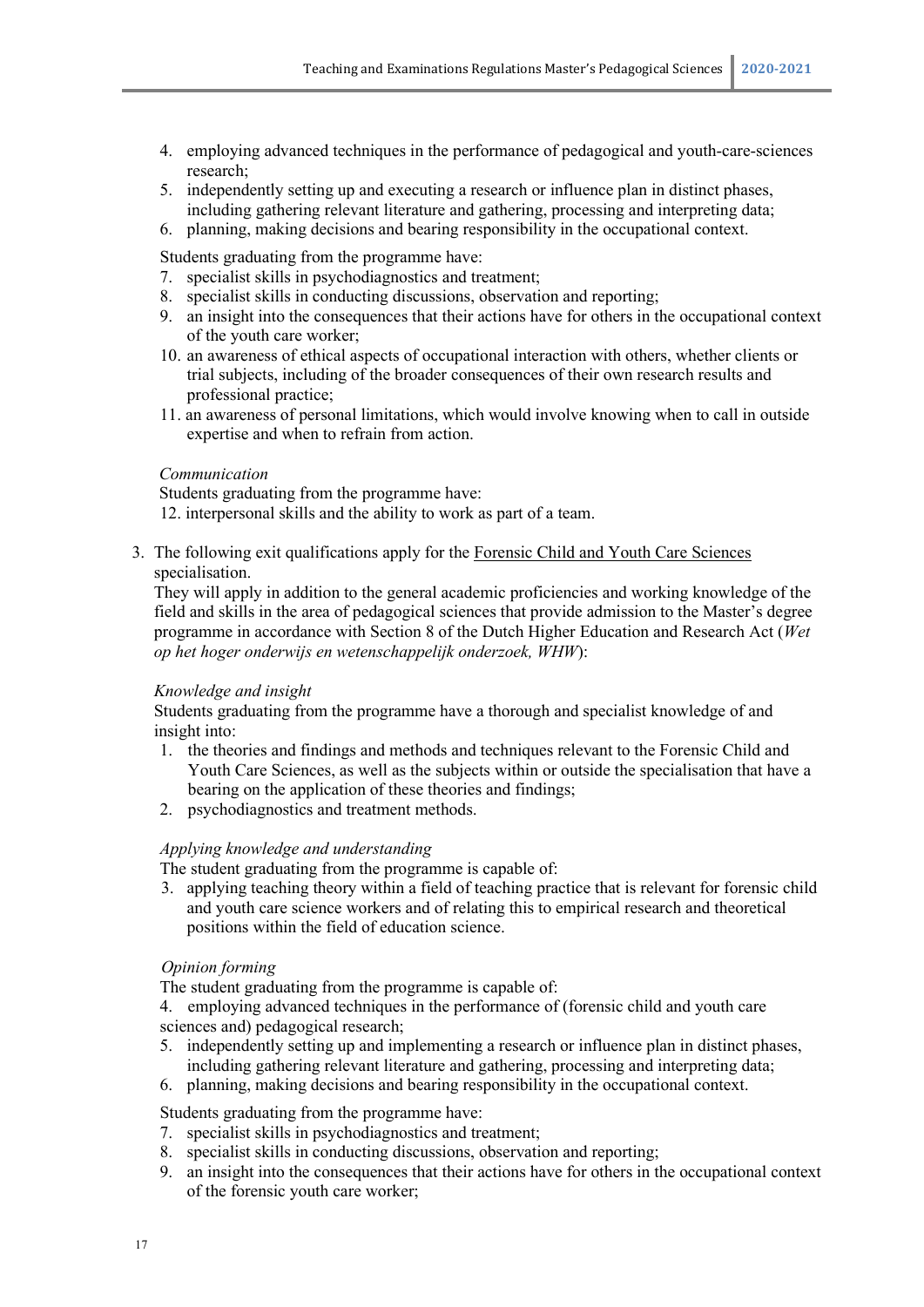- 10. an awareness of ethical aspects of occupational interaction with others, whether clients or trial subjects, including of the broader consequences of his or her own research results and professional practice;
- 11. an awareness of personal limitations, thus knowing when to call in outside expertise and when to refrain from action.

#### *Communication*

Students graduating from the programme have:

- 12. interpersonal skills and the ability to work as part of a team.
- 4. The following exit qualifications apply for the Youth at Risk specialisation.

They will apply in addition to the general academic proficiencies and working knowledge of the field and skills in the area of pedagogical sciences that provide admission to the Master's programme in accordance with Section 8 of the Dutch Higher Education and Research Act (*Wet op het hoger onderwijs en wetenschappelijk onderzoek, WHW*):

# *Knowledge and insight*

Students graduating from the programme have a thorough and specialist knowledge of and insight into:

- 1. the theories and findings and methods and techniques relevant to the chosen specialisation, as well as the subjects within or outside preventive youth care and general child development that have a bearing on the application of these theories and findings;
- 2. pedagogical problem definitions and procedures or intervention methods.

#### *Applying knowledge and understanding*

Students graduating from the programme are capable of:

3. applying teaching theory within a field of teaching practice relevant for pedagogues and to relate this to empirical research and theoretical positions within the field of education science.

# *Opinion forming*

Students graduating from the programme are capable of:

- 4. employing advanced techniques in the performance of pedagogical research;
- 5. independently setting up and implementing a research or influence plan in distinct phases, including gathering relevant literature and gathering, processing and interpreting data;
- 6. planning, making decisions and bearing responsibility in the occupational context.

Students graduating from the programme have:

- 7. specialist skills in pedagogical problem definitions and procedural strategies or preventive interventions in a non-clinical setting;
- 8. specialist skills in conducting discussions, observation, coaching and coordinating teams in preventive youth care settings and reporting;
- 9. an insight into the consequences that their actions have for others in the occupational context;
- 10. an awareness of ethical aspects of occupational interaction with others, whether clients or trial subjects, including of the broader consequences of their own research results and professional practice;
- 11. an awareness of personal limitations, thus knowing when to call in outside expertise and when to refrain from action.

#### *Communication*

Students graduating from the programme have:

12. interpersonal skills and the ability to work as part of a team.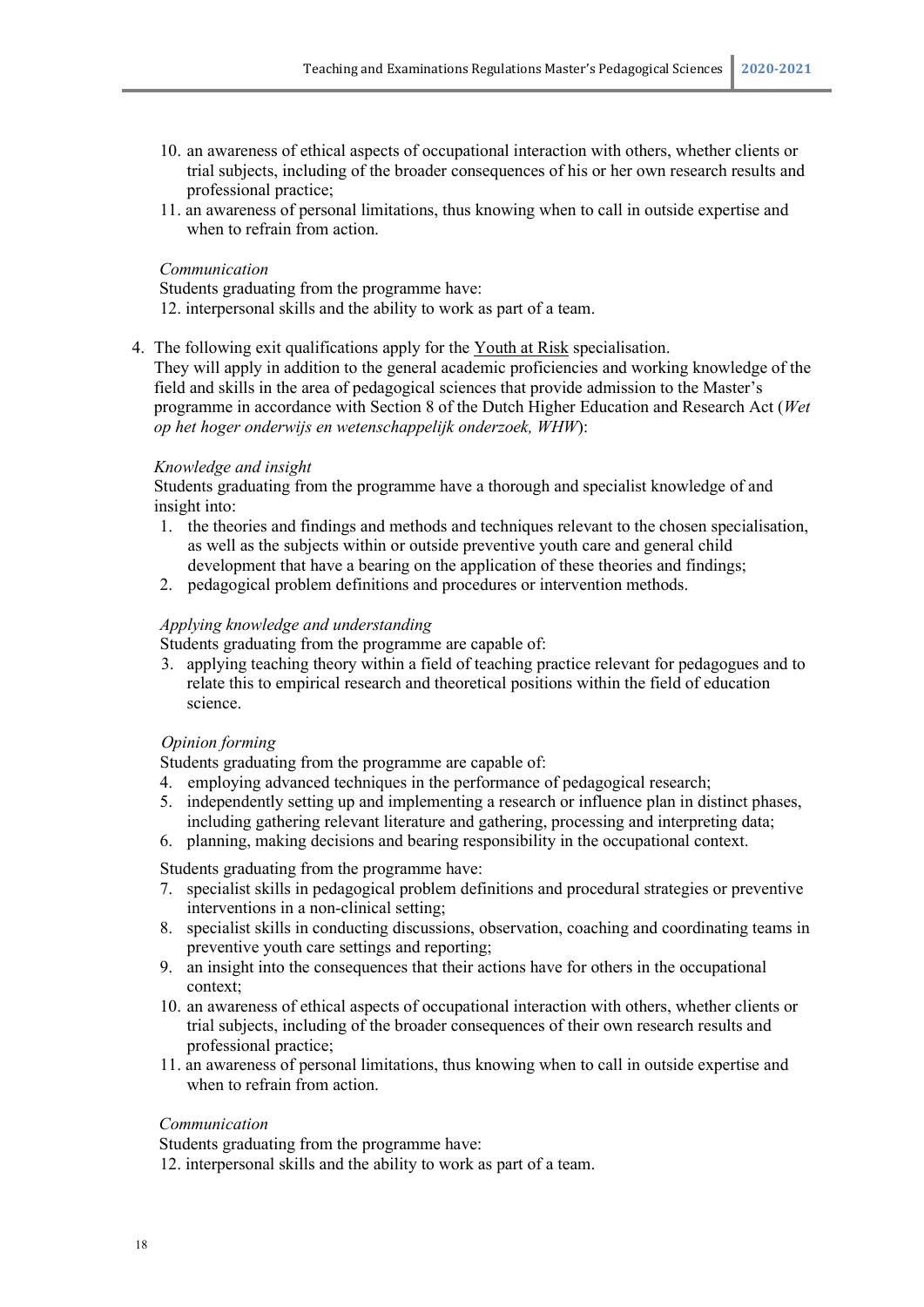# **Chapter 3** – **Further admission requirements**

#### *Article B.3.1 Admission requirements*

- 1. Students possessing a Bachelor's degree from either a Dutch or international higher education institution may enter the Master's degree programme in Pedagogical Sciences if they are able to demonstrate to be in possession of the requisite knowledge, insight and skills at the level of the University of Amsterdam's Bachelor's programme in Pedagogical Sciences and have the required language skills (with due observance of paragraphs 5 and 6). More specifically, this means that candidates must be able to demonstrate that they have:
	- a) a sufficient knowledge of Pedagogical Sciences and its sub-areas and applications;
	- b) a sufficient knowledge of statistics, research methods and data analysis;
	- c) sufficient research skills, discussion skills, academic writing skills and oral expression skills.

Furthermore, to gain admission to the Studies of Developmental Disorders, Parenting and Education and Forensic Child and Youth Care Sciences specialisations, candidates must be able to demonstrate that they have:

- d) sufficient diagnostic and treatment-related knowledge and skills.
- 2. Whether or not the candidate satisfies the admission requirements will be examined by the Admissions Board.
- 3. Holders of a Bachelor's degree in academic higher education for the following Degree programmes in any case satisfy the requirements referred to in paragraph 1:
	- a) Bachelor of Pedagogical Sciences
- 4. In addition to the general admission requirements, admission to a specific subject specification will be possible if the following degree programme has been completed successfully:
	- a) The Examinations Board may decide to admit graduates of the Bachelor's degree programme in Interdisciplinary Social Sciences, the Youth domain, which is delivered by the faculty, to the Study of Child Rearing and Family Support specialisation if they have completed the Studies of Child Rearing and Family Support minor and attained 30 ECTS.
	- b) The Examinations Board may decide to admit graduates (BSc) from the Bachelor's in General Social Sciences, the Youth domain, which is delivered by the faculty, who have successfully completed the 60-ECTS minor in Studies of Developmental Disorders, Parenting and Education, to the Studies of Developmental Disorders, Parenting and Education track or the Forensic Child and Youth Care Science track.
	- c) Anyone with a degree certificate for the Natural and Social Sciences Bachelor's programme at the UvA with a statement approving their participation in the Pedagogical Sciences major will automatically be admitted to the Studies of Child Rearing and Family Support and Youth at Risk specialisations. To be admitted to the Studies of Developmental Disorders, Parenting and Education and Forensic Child and Youth Care Sciences tracks, students must have completed an additional component in this field (see the course catalogue for Natural and Social Sciences) and the Examinations Board will assess whether admission is possible.
	- d) The Examinations Board may decide to admit graduates of a Child Development, Development Psychology, Psychology, Sociology, Anthropology or Interdisciplinary Social Sciences programme to the Youth at Risk specialisation, provided the student has sufficient basic knowledge and an active interest in child and youth development.
- 5. When the programme commences, candidates must have fully completed the Bachelor's programme or pre-Master's programme allowing admission to this Master's programme.
- 6. Only those students who have completed the application procedure on time and in accordance with the instructions published on the programme's website will qualify for admission.
- 7. With due observance of the provisions of paragraph 1, applicants who hold a degree certificate from a programme whose learning outcomes and programme components correspond, in the Examination Board's estimation, with those of the Bachelor's in Pedagogical Sciences at the University of Amsterdam in terms of the relevant exit qualifications and components also qualify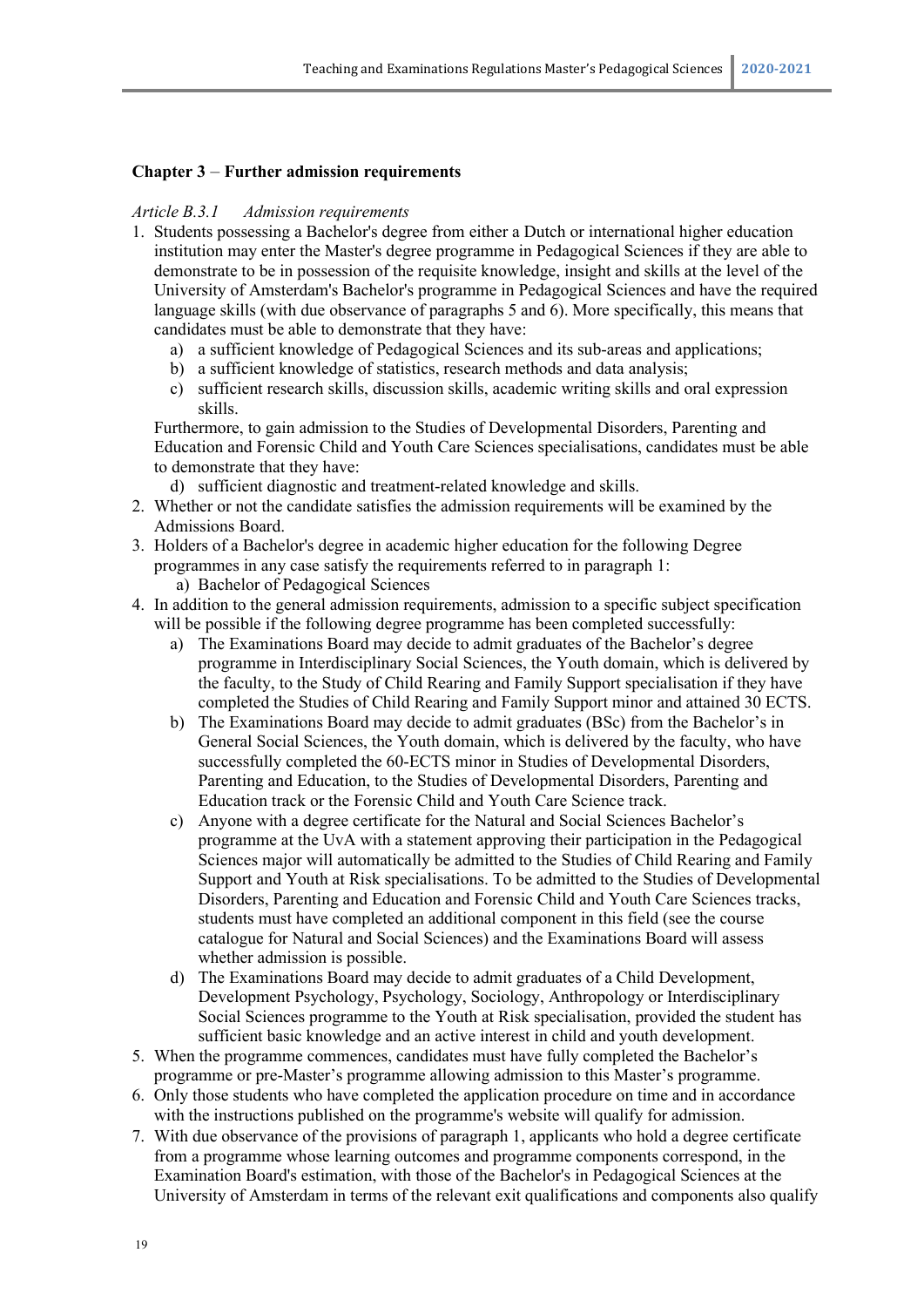for automatic admission.

# *Article B.3.2 Pre-Master's programme*

- 1. Holders of a Bachelor's degree in a field that sufficiently corresponds with the field of the Master's degree programme and have attained a mathematics qualification at upper general secondary education level (HAVO) at the very least can apply for admission to the pre-Master's programme for the Pedagogical Sciences programme.
- 2. The premaster programme consists of 60 ECTS and contains the following units:
	- a) Premaster Studies of Child Rearing and Family Support 60EC:
	- Professionele opvoeders (6 EC)
	- Onderzoeksmethodologie (6 EC)
	- Vrienden en vrije tijd (6 EC)
	- Beschrijvende statistiek (6 EC)
	- Professionele vaardigheden II (3 EC)
	- Testen en meten  $(3 \text{ EC})$
	- Familie en gezin (6 EC)
	- Toetsende statistiek (6 EC)
	- Ethiek en recht in opvoeding en onderwijs (9 EC)
	- Onderzoekspraktijk (6 EC)
	- Kwalitatief onderzoek (3 EC)
	- b) Premaster Studies of Developmental Disorders, Parenting and Education and Forensic Child and Youth Care Sciences 60EC:
	- Leren op school (6 EC)
	- Onderzoeksmethodologie (6 EC)
	- Psychopathologie (6 EC)
	- Beschrijvende statistiek (6 EC)
	- Hersenen en gedrag (3 EC)
	- Testen en meten (3 EC)
	- Diagnostiek (6 EC)
	- Toetsende statistiek (6 EC)
	- Professionele vaardigheden III (6 EC)
	- Onderzoekspraktijk (6 EC)
	- Psychotherapeutische stromingen (3 EC)
	- Professionele opvoeders (3 EC)
- 3. The successful completion of a (minor or) pre-Master's programme corresponding to the programme specialisation in question and that attainment of four colloquium credits will serve as confirmation of admission to the Master's programme in question in the next academic year.
- 4. If the degree certificate granting admission to the Dutch-language pre-Master's programme has not yet been issued at the time of registration, it must be submitted before 1 September of the academic year in which the programme is offered.
- 5. Students must complete their prescribed pre-Master's programme within no more than twice the expected duration (two years in total) in order to be admitted to the Master's degree programme.
- 6. The recommended sequence for Methods and Statistics courses is to participate in Onderzoeksmethodologie before starting Beschrijvende Statistiek, to participate in Beschrijvende Statistiek before starting Testen and Meten, to participate in Testen and Meten before starting Toetsende Statistiek and to participate in Toetsende Statistiek before starting Onderzoekspraktijk.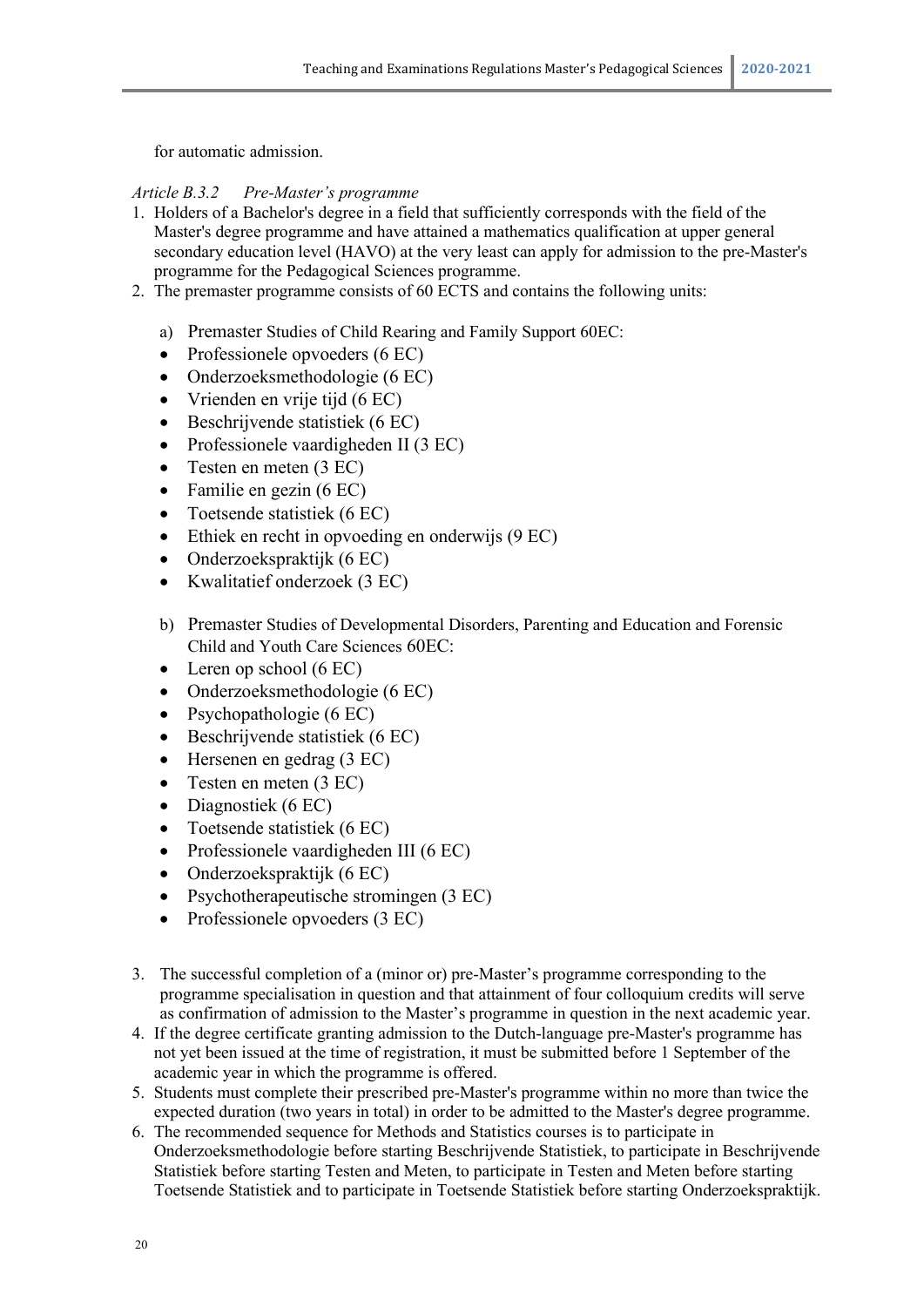- 7. In the event of demonstrable extreme unreasonableness or unfairness, the relevant Examinations Board may deviate from the Bachelor's degree or pre-Master's programme requirement for a period of time as referred to in this article and as determined by the Examination Board.
- 8. Graduates of the Child Development, Social Pedagogical Services, Social work and Services or Cultural Social Work Bachelor's programme at the Amsterdam University of Applied Sciences that offer the academic route may be admitted to the corresponding Master's track. The Social Pedagogical Services and Cultural Social Work programmes offer an academic route that prepares students for the Studies of Child Rearing and Family Support, Studies of Developmental Disorders, Parenting and Education and Forensic Child and Youth Care Sciences. The Child Development programme offers an academic route that prepares students for Studies of Child Rearing and Family Support, while the Cultural Social Work offers an academic route that prepares students for Studies of Developmental Disorders, Parenting and Education and Forensic Child and Youth Care Sciences. The content of this route is the same as the content of the pre-Master's programme.
- 9. If candidates obtained their degree certificates and/or successfully completed the academic route more than two years previously, the Examination Board will decide whether they will gain admission to the Master's degree programme.

# *Article B.3.3 Admission procedure and deadlines for application*

- 1. A candidate must submit a request to be admitted to the programme to the GSCDE.
- 2. Application deadlines apply to the programme.
- 3. The admission procedure and deadlines for application can be found on the website of the relevant specialisation:
	- [www.uva.nl/msc-orthopedagogiek](http://www.uva.nl/msc-orthopedagogiek)
	- [www.uva.nl/msc-forensische-orthopedagogiek](http://www.uva.nl/msc-forensische-orthopedagogiek)
	- [www.uva.nl/msc-pjo](http://www.uva.nl/msc-pjo)
	- [www.uva.nl/msc-yar](http://www.uva.nl/msc-yar)
- 4. Under exceptional circumstances, the Admissions Board may consider a request submitted after this closing date.

# *Article B.3.4 Dutch language requirements for Dutch-language Master's degree programmes*

1. A student whose previous education was not in a Dutch-speaking country must demonstrate that he/she has sufficient proficiency in Dutch in order to follow academic higher education successfully. This requirement can be met by the successful completion of the state examination for Dutch as a Second Language, exam II (NT2 II).

# *Article B.3.5 English-language requirements for English-language specialisations*

- 1. The proficiency requirement in English as the language of instruction (for programmes taught in English) can be met by the successful completion of one of the following examinations:
	- International English Language Testing System (IELTS). Students are required to have a score of at least 6.5 (on the academic module).
	- Test of English as a Foreign Language (TOEFL). Students are required to have a score of at least 92 (internet based test).
	- Cambridge International Examination. Students are required to have a minimum score 'A/B' for the 'Certificate in Advanced English (CAE)', B/C for the 'Certificate of Proficiency in English (CPE)'.

The foregoing examination must have been taken within two years before the student's enrolment.

- 2. An exemption from the English examination referred to in the first paragraph is granted to:
	- students who have passed the final examination for English at pre-university level.
	- students who have obtained a Bachelor's degree at a Dutch university.
	- students who are able to demonstrate their successful completion of an English-language university study.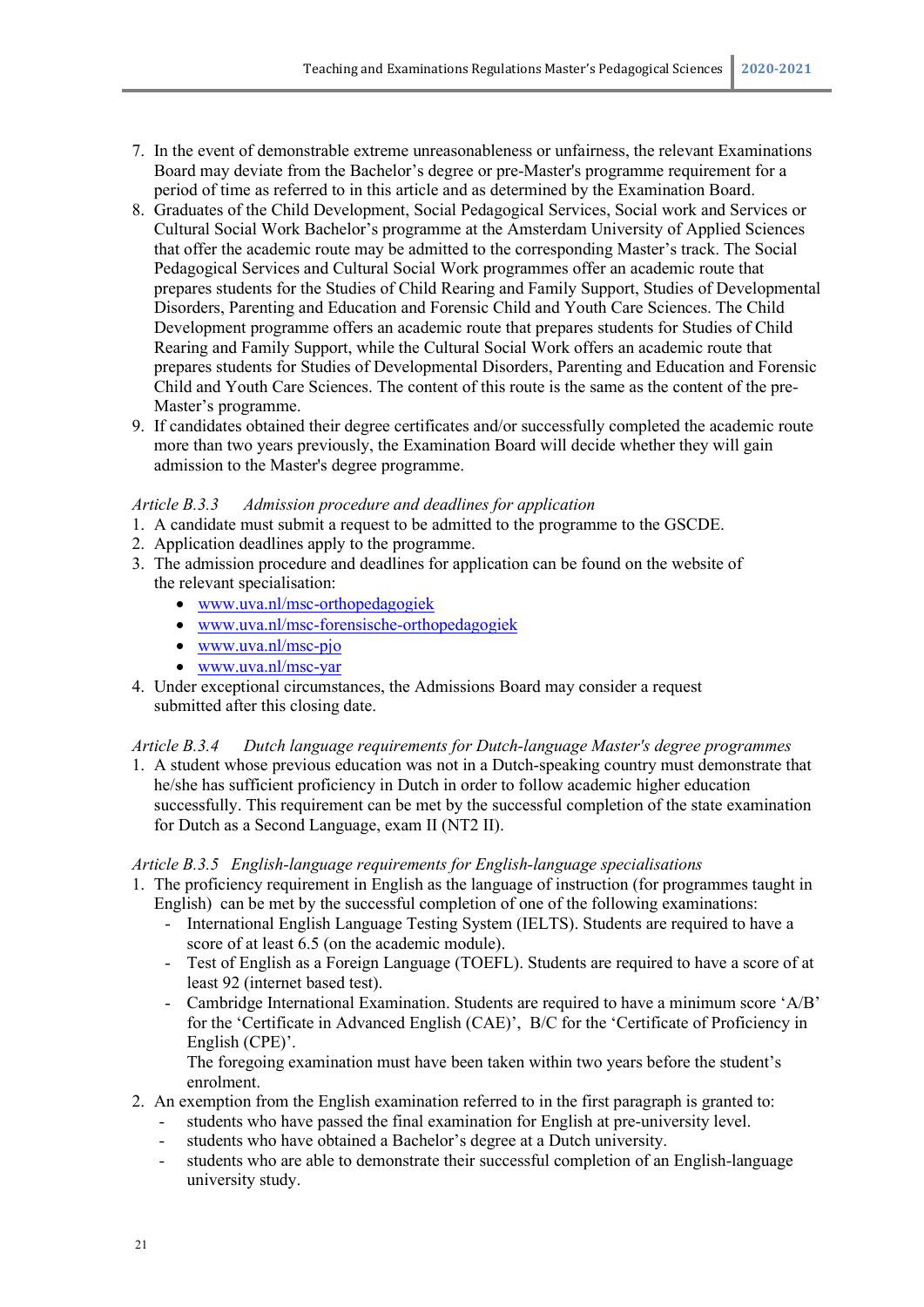- students for whom English is their native language.

# **Chapter 4** – **Curriculum structure**

# *Article B.4.1 – Composition of the degree programme*

- 1. The degree programme consists of the following components: a) compulsory units of study: 60 ECTS
- 2. The following standards are used to calculate workload:
	- One ECTS credit equals 28 hours of study activities.
	- **Participation in courses: course participation will involve a minimum of 21 contact hours** per 6-ECTS component, with the exception of the Master's internship and Master's thesis components.
	- *Literature study:* The standard is six pages per hour.

# *Article B.4.2. The compulsory units of study*

1. The Studies of Child Rearing and Family Support specialisation:

| Name of unit of study                         | Course        | Number of | Semester, block      |
|-----------------------------------------------|---------------|-----------|----------------------|
|                                               | catalogue no. | credits   |                      |
| Preventieve jeugdinterventies                 | 7014C469AY    | 6 ECTS    | 1.1                  |
| Opvoeding en ontwikkeling                     | 7014C462CY    | 9 ECTS    | 1.1                  |
| Ontwikkelen en implementeren van              | 7014C463AY    | 6 ECTS    | 1.2                  |
| opvoedingsinterventies volgens de methode van |               |           |                      |
| <b>Intervention Mapping</b>                   |               |           |                      |
| Grondslagen, methodologie en analyse van      | 7014C464CY    | 9 ECTS    | 1.2                  |
| praktijkgericht onderzoek                     |               |           |                      |
| Masterstage                                   | 7014C467BY    | 12 ECTS   | 1.3 tot en met $2.3$ |
| Masterscriptie                                | 7014C468HY    | 18 ECTS   | 1.3 tot en met $2.3$ |

#### 2. Studies of Developmental Disorders, Parenting and Education specialisation:

| Name of unit of study                          | Course        | Number of | Semester, block        |
|------------------------------------------------|---------------|-----------|------------------------|
|                                                | catalogue no. | credits   |                        |
| Van diagnostiek naar behandeling I             | 7014A407AY    | 6 ECTS    | 1.1                    |
| Van diagnostiek naar behandeling II            | 7014A408AY    | 6 ECTS    | 1.2                    |
| Psychische stoornissen en opvoeding, óf        | 7014A422AY    | 6 ECTS    | 1.1                    |
| Leerstoornissen                                | 7014A426AY    | 6 ECTS    | 1.1                    |
| Ontwikkeling van baby's en kleuters en         | 7014A413DY    | 3 ECTS    | 1.2                    |
| methodologische aspecten van baby-, peuter- en |               |           |                        |
| kleuteronderzoek, óf                           |               |           |                        |
| Leerling-leerkrachtinteractie                  | 7014A416DY    | 3 ECTS    | 1.2                    |
| Masterstage:                                   |               |           |                        |
| Reguliere stage, óf                            | 7014A456PY    | 21 ECTS   | $1.3$ tot en met $2.3$ |
| Klinische stage                                | 7014A456RY    | 21 ECTS   |                        |
| Masterscriptie                                 | 7014A457HY    | 18 ECTS   | 1.3 tot en met $2.3$   |

#### 3. Forensic Child and Youth Care Sciences specialisation:

| Name of unit of study                | Course<br>catalogue no. | Number of<br>credits | Semester, block |
|--------------------------------------|-------------------------|----------------------|-----------------|
| Forensische orthopedagogiek          | 7014B413DY              | 3 ECTS               |                 |
| Forensische orthopedagogiek en recht | 7014B474DY              | 3 ECTS               | .               |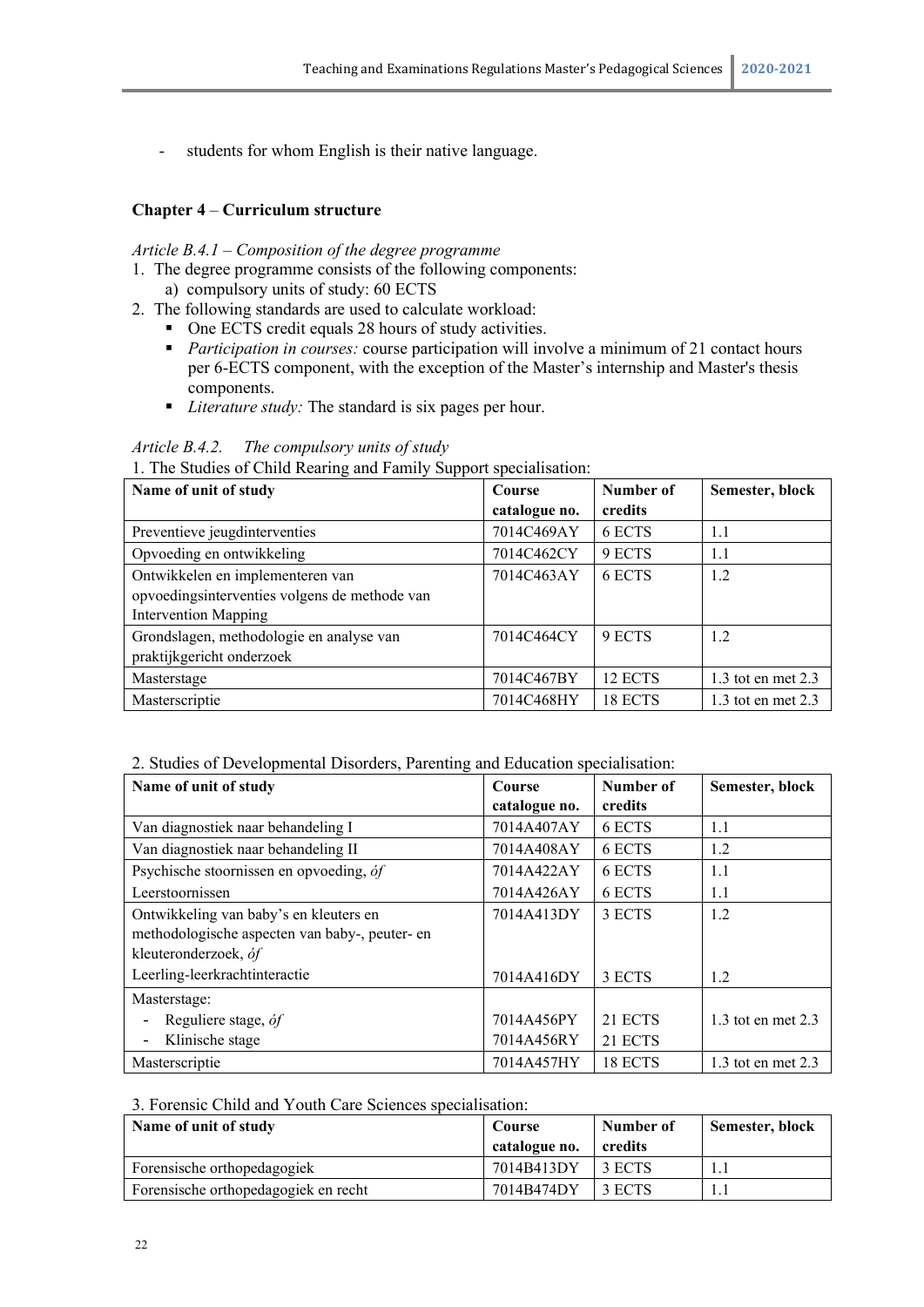| Forensische diagnostiek                         | 7014B436AY | 6 ECTS  | 1.1                    |
|-------------------------------------------------|------------|---------|------------------------|
| Forensische behandeling                         | 7014B443AY | 6 ECTS  | 1.2                    |
| Methoden en technieken van forensisch           | 7014B453DY | 3 ECTS  | 1.2                    |
| orthopedagogisch onderzoek                      |            |         |                        |
| Masterstage                                     |            |         |                        |
| Reguliere stage, óf<br>$\overline{\phantom{a}}$ | 7014B456PY | 21 ECTS | $1.3$ tot en met $2.3$ |
| Klinische stage<br>$\overline{\phantom{a}}$     | 7014B456RY | 21 ECTS |                        |
| Masterscriptie                                  | 7014B457HY | 18 ECTS | 1.3 tot en met $2.3$   |

# 4. The Youth at Risk specialisation:

| Name of unit of study                                | Course<br>catalogue no. | Number of<br>credits | Semester, block |
|------------------------------------------------------|-------------------------|----------------------|-----------------|
| Resilience and Risk Processes in Children and        | 7014D470AY              | 6 ECTS               | 1.1             |
| Adolescents                                          |                         |                      |                 |
| School Adjustment                                    | 7014D473AY              | 6 ECTS               | 1.1             |
| Intervention Essentials: Effects, Implementation and | 7014D471AY              | 6 ECTS               | 1.2             |
| Diversity                                            |                         |                      |                 |
| Parent and Peer Influences in Youth Development      | 7014D474AY              | 6 ECTS               | 1.2             |
| Methods and Statistics Masterclass                   | 7014D472DY              | 3 ECTS               | 1.3             |
| Professional Skills Masterclass                      | 7014D475DY              | 3 ECTS               | 1.3             |
| Master's thesis                                      | 7014D477HY              | 18 ECTS              | 2.1 to $2.3$    |
|                                                      |                         |                      | inclusive       |

Where the elective component is concerned (12 ECTS), students can choose between doing an extra internship (12 ECTS) or two elective modules (6 ECTS). Students can choose from the following units of study:

| Name of unit of study                      | Course        | Number of | Semester, block |
|--------------------------------------------|---------------|-----------|-----------------|
|                                            | catalogue no. | credits   |                 |
| Youth at Risk internship                   | 7014D476BY    | 12 ECTS   | 2.1 to $2.3$    |
|                                            |               |           | inclusive       |
| <b>Family Systems</b>                      | 7055R027AY    | 6 ECTS    | 2.1             |
| Learning and Social-Emotional Disorders in | 7055R036AY    | 6 ECTS    | 2.1             |
| <b>Educational Contexts</b>                |               |           |                 |

Students can also choose 6-ECTS units of study from the broader range of units of study on offer at the UvA, provided they align with the content and main themes of the Youth at Risk specialisation (in consultation with and subject to the approval of the Examining board).

# *Article B.4.3. Units of study from elsewhere*

- 1. Components completed elsewhere during the programme may only be incorporated into a student's examination programme with the permission of the Examinations Board.
- 2. Units of study successfully completed at an Institute of Higher Education prior to the start of the programme solely count as exemptions if based on Article A.4.7.

# *Article B.4.4 Studying abroad*

- 1. Students can choose to follow courses, do their internship (*stage*) and/or thesis (*scriptie*) outside the Netherlands.
- 2. At the GSCDE the international office provides advice and guidance for students who choose to go abroad. Students can contact the international office coordinator.

*Article B.4.5 Free curriculum*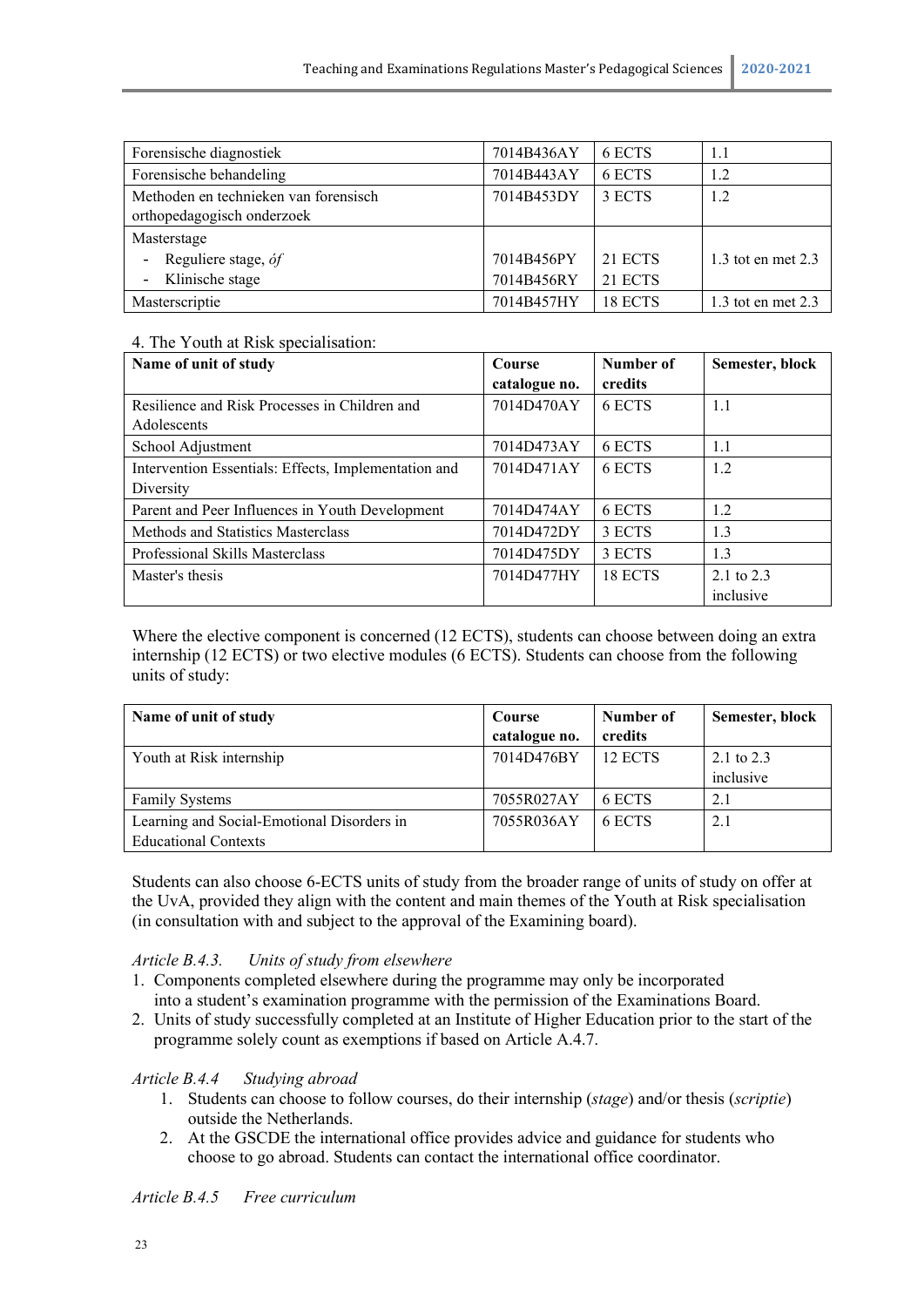- 1. Subject to certain conditions, students have the option to compile a curriculum of their own choice, which deviates from the curricula stipulated by the degree programme.
- 2. The composition of this curriculum must first be approved by the most relevant Examinations Board.
- 3. Eligibility for a Master's degree will depend on satisfaction of the following conditions at the very least:
	- a. the programme consists of a coherent cluster that clearly shows the specific interests that the student has;
	- b. the student must have obtained at least 12 ECTS (excluding the thesis) for the regular study programme for the Pedagogical Sciences Master's tracks;
	- c. other components from the Master's phase of all study programmes offered by the UvA or another Dutch or international university with a scope of 30 credits;
	- d. (a minimum of) 18 credits have been obtained for a thesis on a teaching-related subject.
	- e. level of the curriculum fulfils the objectives and learning outcomes applicable to the programme in which the student is enrolled.
- 4. Graduates from a programme with a free curriculum will not automatically be admitted to the post-graduate programmes that are accessible to students who have completed the Studies of Developmental Disorders, Parenting and Education and Forensic Child and Youth Care Sciences Master's tracks.
- 5. If all of the examinations for the free curriculum have been completed successfully, in accordance with article A.4.6, the Master's final examination will have been passed and the student can apply to graduate. The graduate will be awarded the 'Master of Science' (MSc) degree.

# **Chapter 5** – **Teaching, testing and exams**

# *Article B.5.1 Language of instruction for the programme*

- 1. The Studies of Child Rearing and Family Support, Studies of Developmental Disorders, Parenting and Education and Forensic Child and Youth Care Sciences specialisations are delivered mainly in Dutch.
- 2. The teaching, tests (and written examinations) for the specialisations mentioned in paragraph 1 are administered in Dutch.
- 3. Contrary to the provisions of paragraph 2, the programme director can decide to offer courses entirely or partly in English.
- 4. The Youth at Risk specialisation is delivered in English.
- 5. The teaching, tests (and written examinations) for the specialisation mentioned in paragraph 4 are administered in English. The language applicable for the internship will depend on the institute at which the internship is to be done.
- 6. The ['Code of Conduct governing Foreign Languages at the University of Amsterdam'](http://www.uva.nl/binaries/content/assets/uva/nl/over-de-uva/over-de-uva/regelingen-en-regelementen/gedragscode-vreemde-talen.pdf) and the provisions laid down in Section 7.2 of the Act will apply to English-language education and/or assessment.

# *Article B.5.2 Course Manual*

Every unit of study has a course manual. The course manual is drawn up following standard guidelines of the GSCDE and consists of at least the following elements:

- a. General information about the course, such as title, content and the teaching methods;
- b. The educational objectives of the unit of study and how they relate to the learning outcomes of the degree programme;
- c. Entry requirements;
- d. Effort requirements:
	- i. Class attendance if differing from general rules (Teaching and Examination Regulations);
	- ii. Requirements concerning the students' study assignments and exams;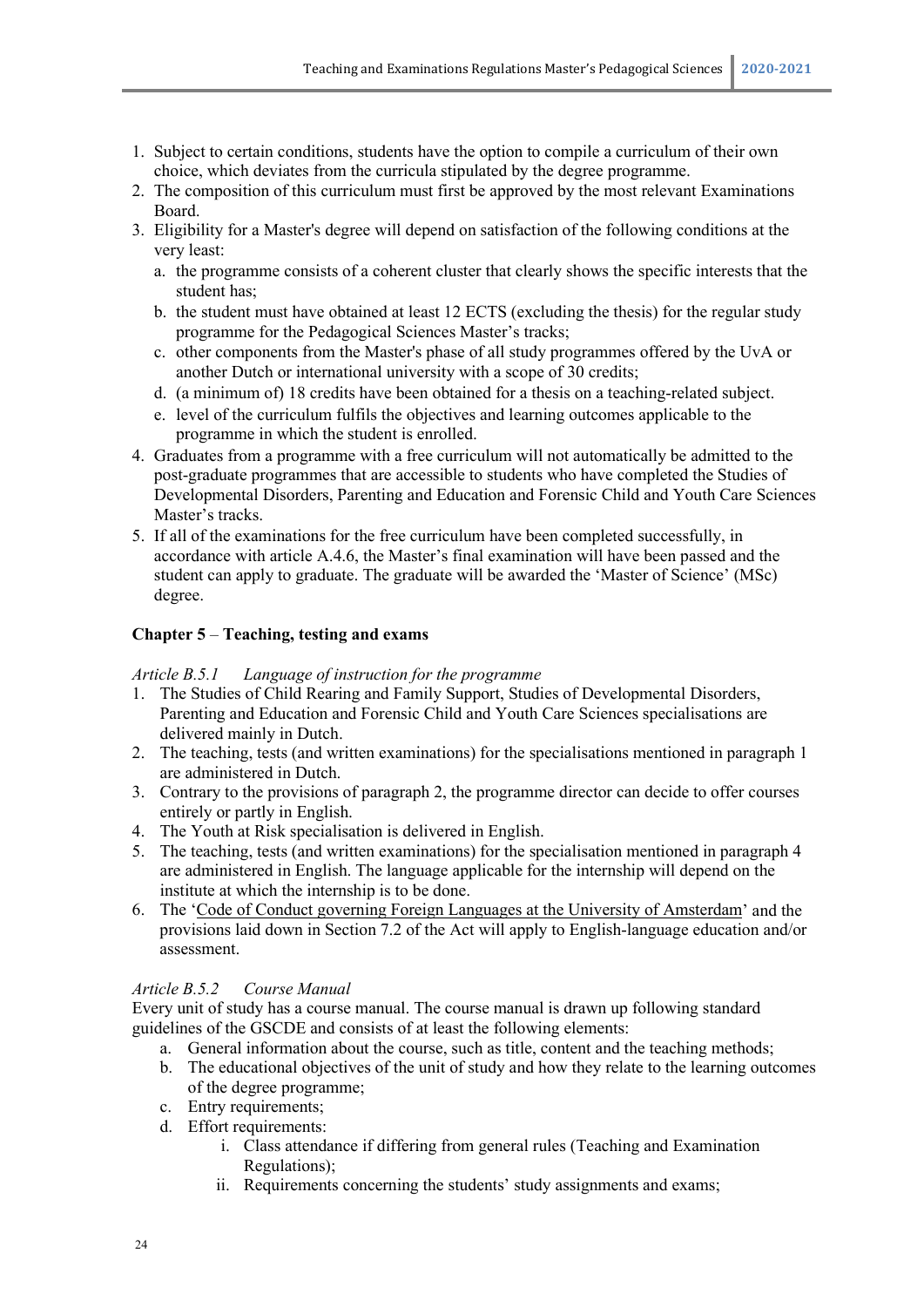- e. Manner and form of testing, including deadlines, examination dates and language;
- f. The manner in which the final mark (=grade) is calculated, including the weight of the components;
- g. Assessment criteria;
- h. When and the manner in which inspection of examinations and re-sits takes place;
- i. The way in which papers and assignments need to be handed in, also with respect to the possible plagiarism-check;
- j. The way feedback is provided by the lecturer upon written interim examinations, assignments and/or papers;
- k. Necessary materials (for example literature) dealt with and tested in the course;
- l. The date the final grade will be available;
- m. Reference to the Regulations governing Fraud and Plagiarism for UvA Students;
- n. The main findings from the course evaluation, or a reference to these findings.

The course manual is made available via the digital learning environment of the component at least 14 days before the start date of the component.

# *Article B 5.3 Participation in education and rules of precedence*

- 1. In principle, each student enrolled for the Master's programme may take part in education and course components.
- 2. Master's students from other programmes offered by a Dutch university may be admitted to certain components of the Master's programme with the approval of the Examinations Board, with the exception of the graduation components.
- 3. Students will only be able to take part in a certain course component if they have registered for the component in question. Registration will be arranged in accordance with the period and procedure specified on the website. If students fail to register or fail to do so within the specified period, they may be refused admission to courses.
- 4. Admission to units of study with limited capacity takes place based on previously established and published admission criteria and rules of precedence, with the understanding that students registered for the particular study programme have preference above others for units of study in the obligatory portion of their educational programme.

# *Article B.5.4 Further conditions for participation in units of study*

- 1. Students must register to participate in units of study offered. Registration in such cases can only take place during specifically designated periods. The registration periods and procedures for a unit of study shall be established by the dean by 1 June and shall be published in the A-Z list > [Course and examination registration.](http://student.uva.nl/mow/az/item/vak-en-tentamenaanmelding.html)
- 2. Registered students must attend the first meeting of the unit of study. Should they be unable to attend, they must contact the lecturer in advance. Students that fail to do this may be excluded from participation.

# *Article B.5.5 Participation in practical exercises and tutorials*

- 1. If a unit of study involves participation in one or more working groups/practicals, students will be required to attend these sessions in principle and also to prepare thoroughly for all such sessions. The attendance requirement is explained in more detail in the programme syllabus for the unit of study.
- 2. If circumstances prevent students from attending a working group/practical, they must notify the lecturer accordingly, stating reasons for their absence.
- 3. If the student is unable to fulfil the attendance obligation due to circumstances, the lecturer will assess, after the student has provided a further explanation stating the reasons, in what way the student can subsequently fulfil this obligation.
- 4. If a student disagrees with the decision of the lecturer as referred to in paragraph 3, he may approach the Examinations Board.
- 5. The Examinations Board will be able to make an exception to the attendance requirement based on a substantiated request submitted by a student.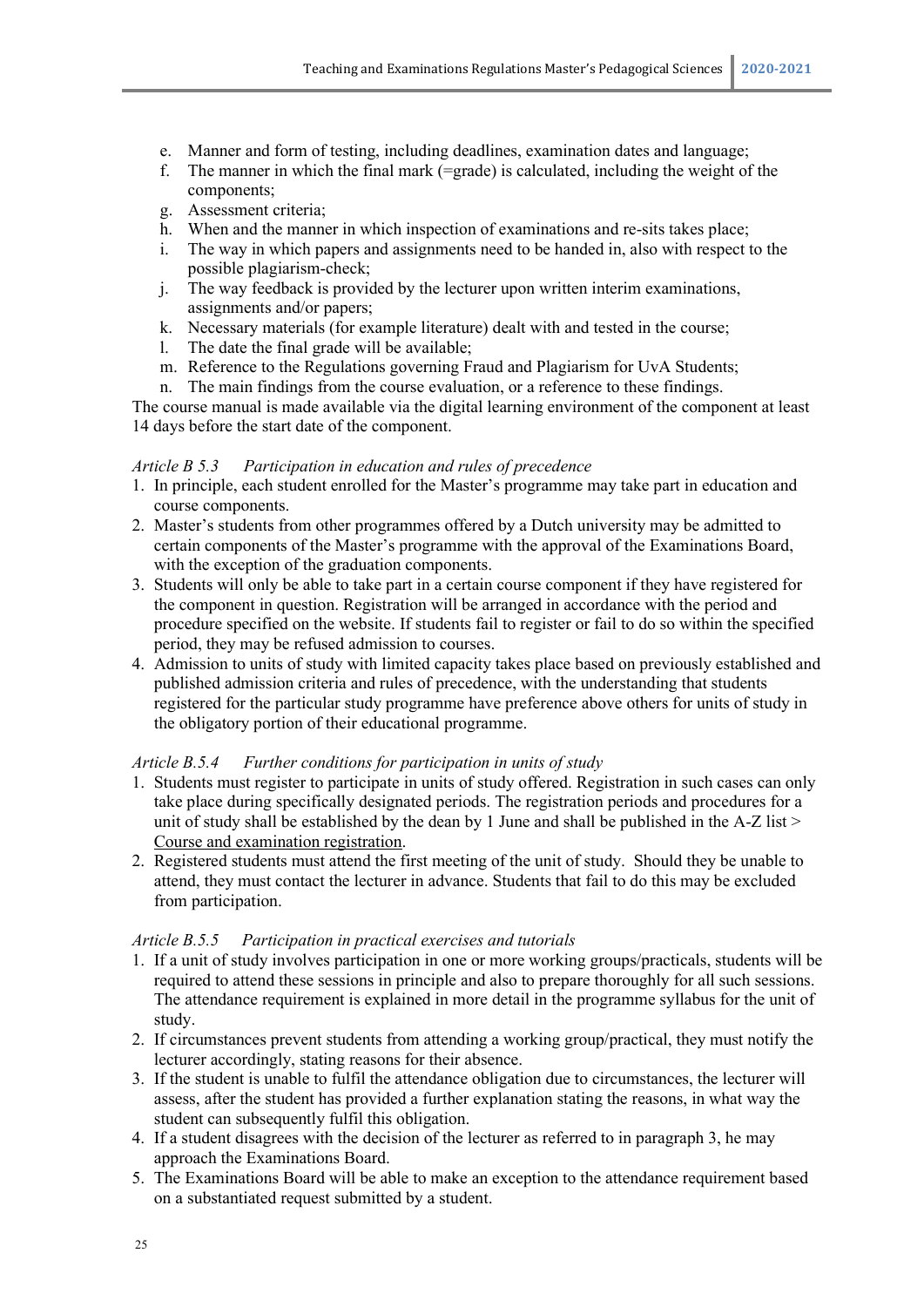- 6. Completion of the assignments that form part of the practical exercises is an integral part of the final assessment of the component in question. In a student fails to participate sufficiently in the practical exercises, the Examinations Board may decide to issue him with an additional assignment or assignments.
- 7. The maximum group size for a practical will be 25 students per lecturer. The dean may agree to a different maximum subject to a substantiated request to this end from the Director of the Graduate School.

# *Article B.5.6 Sequence of examinations*

1. Some examinations for the following units of study cannot be taken until the student has passed the examination or examinations for the relevant units of study:

| a i<br>The bludies of Child Rearing and Failing |               |           | Dupport Specialisation                                  |  |  |
|-------------------------------------------------|---------------|-----------|---------------------------------------------------------|--|--|
| Name of unit of                                 | Course        | Number of | <b>Admission requirement(s):</b>                        |  |  |
| study                                           | catalogue no. | credits   |                                                         |  |  |
| Masterstage                                     | 7014C467BY    | 12 EC     | Het behaald hebben van drie van de vier                 |  |  |
|                                                 |               |           | mastermodulen en na goedkeuring van het stageplan       |  |  |
|                                                 |               |           | door de stagecoördinator, de stagebegeleider van de     |  |  |
|                                                 |               |           | UvA en de stagebegeleider vanuit de praktijkinstelling. |  |  |
| Masterscriptie                                  | 7014C468HY    | 18 EC     | hebben van drie<br>behaald<br>mastermodulen.<br>Het     |  |  |
|                                                 |               |           | waaronder de module Grondslagen, methodologie en        |  |  |
|                                                 |               |           | analyse van praktijkgericht onderzoek.                  |  |  |

# a) The Studies of Child Rearing and Family Support specialisation

# b) Studies of Developmental Disorders, Parenting and Education specialisation

| Name of unit of   | Course        | Number of | <b>Admission requirement(s):</b>                       |  |  |
|-------------------|---------------|-----------|--------------------------------------------------------|--|--|
| study             | catalogue no. | credits   |                                                        |  |  |
| Diagnostiek en    | 7014A408AY    | 6 EC      | Voldaan hebben aan de aanwezigheidsplicht van de       |  |  |
| behandeling II    |               |           | Diagnostiek en behandeling I en alle<br>module         |  |  |
|                   |               |           | opdrachten van deze module hebben ingeleverd.          |  |  |
| Masterstage       | 7014A456RY    | 21 EC     | Klinische stage (met eventueel diagnostiekcasussen):   |  |  |
| - Klinische stage |               |           | (a) het behaald hebben van een 6 EC-vak uit het        |  |  |
|                   |               |           | masterprogramma Orthopedagogiek;                       |  |  |
|                   |               |           | (b) het hebben voldaan aan de eisen met betrekking tot |  |  |
|                   |               |           | de aanwezigheid bij de practicumbijeenkomsten en het   |  |  |
|                   |               |           | inleveren van alle verplichte opdrachten behorend bij  |  |  |
|                   |               |           | de vakken Diagnostiek en behandeling I en Diagnostiek  |  |  |
|                   |               |           | en behandeling II;                                     |  |  |
|                   |               |           | (c) het behaald hebben van het practicumdeel van       |  |  |
|                   |               |           | Diagnostiek en behandeling I; en                       |  |  |
|                   |               |           | (d) goedkeuring van het stageplan door de              |  |  |
|                   |               |           | verantwoordelijke stagebegeleider.                     |  |  |
| Masterstage       | 7014A456PY    | 21 EC     | Reguliere stage (onderzoeks- of beleidsstage):         |  |  |
| - Reguliere stage |               |           | (a) het behaald hebben van een 6 EC-vak uit het        |  |  |
|                   |               |           | masterprogramma Orthopedagogiek en daarnaast actief    |  |  |
|                   |               |           | hebben deelgenomen aan een ander 6 EC-vak; en          |  |  |
|                   |               |           | (b) goedkeuring van het stageplan door de              |  |  |
|                   |               |           | verantwoordelijke stagebegeleider.                     |  |  |
| Masterscriptie    | 7014A457HY    | 18 EC     | Het behaald hebben van een 6 EC-vak uit het            |  |  |
|                   |               |           | masterprogramma Orthopedagogiek en daarnaast actief    |  |  |
|                   |               |           | hebben deelgenomen aan een ander 6 EC-vak.             |  |  |

# c) The Forensic Child and Youth Care Sciences specialisation

| Number of<br>Name of unit of<br>Admission requirement(s):<br>Course |  |
|---------------------------------------------------------------------|--|
|---------------------------------------------------------------------|--|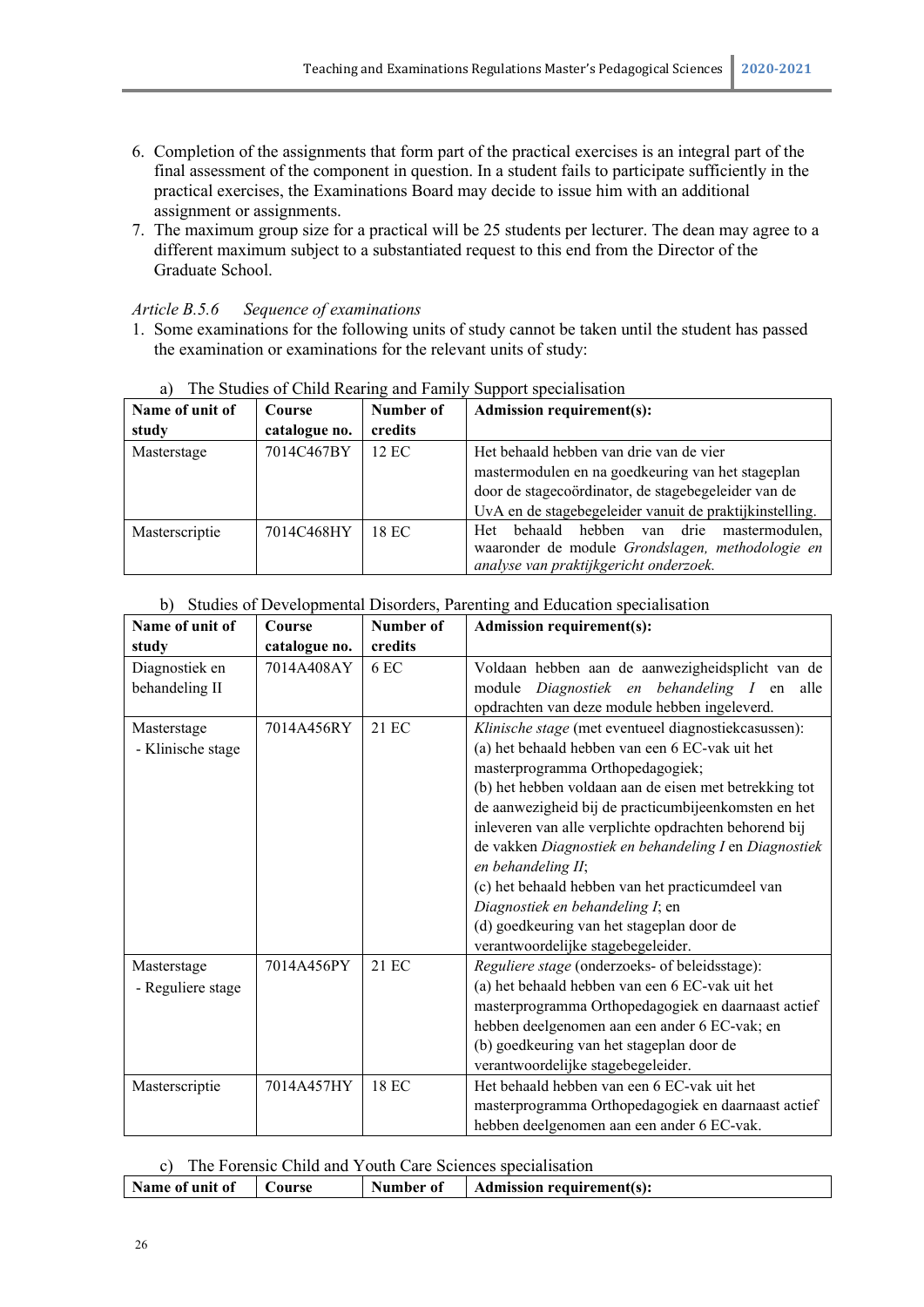| study             | catalogue no. | credits |                                                                                                       |
|-------------------|---------------|---------|-------------------------------------------------------------------------------------------------------|
| Forensische       | 7014B443AY    | 6 EC    | Het voldaan hebben aan de aanwezigheidsplicht van de                                                  |
| behandeling       |               |         | module Forensische diagnostiek en het hebben                                                          |
|                   |               |         | ingeleverd van alle opdrachten van deze module.                                                       |
| Masterstage       | 7014B456RY    | 21 EC   | Klinische stage (met eventueel diagnostiekcasussen):                                                  |
| - Klinische stage |               |         | (a) het hebben behaald van minimaal één van de                                                        |
|                   |               |         | modulen Forensische orthopedagogiek, Forensische                                                      |
|                   |               |         | orthopedagogiek en recht, Forensische diagnostiek, of                                                 |
|                   |               |         | Forensische behandeling;                                                                              |
|                   |               |         | (b) het hebben voldaan aan de aanwezigheidsplicht van                                                 |
|                   |               |         | de modulen Forensische diagnostiek en Forensische                                                     |
|                   |               |         | behandeling, en het hebben ingeleverd van alle                                                        |
|                   |               |         | opdrachten van deze modulen;                                                                          |
|                   |               |         | (c) het behaald hebben van de eindopdracht van de                                                     |
|                   |               |         | module Forensische diagnostiek; en                                                                    |
|                   |               |         | (d) goedkeuring van de stage door de stagecoördinator.                                                |
| Masterstage       | 7014B456PY    | 21 EC   | Reguliere stage (onderzoeks- of beleidsstage):                                                        |
| - Reguliere stage |               |         | (a) het hebben behaald van de module Forensische                                                      |
|                   |               |         | orthopedagogiek of Forensische orthopedagogiek en                                                     |
|                   |               |         | recht:                                                                                                |
|                   |               |         | (b) het voldaan hebben aan de aanwezigheidsplicht van                                                 |
|                   |               |         | de module Methoden en technieken van forensisch                                                       |
|                   |               |         | orthopedagogisch onderzoek en de eindopdracht van                                                     |
|                   |               |         | deze module hebben ingeleverd; en                                                                     |
|                   |               |         | (c) goedkeuring van de stage door de stagecoördinator.                                                |
| Masterscriptie    | 7014B457HY    | 18 EC   | (a) het hebben behaald van de module Forensische<br>orthopedagogiek of Forensische orthopedagogiek en |
|                   |               |         | recht; en                                                                                             |
|                   |               |         | (b) het hebben voldaan aan de aanwezigheidsplicht van                                                 |
|                   |               |         | de module Methoden en technieken van forensisch                                                       |
|                   |               |         | orthopedagogisch onderzoek en de eindtoets van deze                                                   |
|                   |               |         | module hebben gemaakt.                                                                                |

# d) The Youth at Risk specialisation

| Name of unit of | Course        | Number of | <b>Admission requirement(s):</b>                                                                                           |
|-----------------|---------------|-----------|----------------------------------------------------------------------------------------------------------------------------|
| study           | catalogue no. | credits   |                                                                                                                            |
| Internship      |               | 12 ECTS   | Successful completion of four modules in semester 1,<br>including the module Masterclass Methods and<br><i>Statistics.</i> |
| <b>Thesis</b>   |               | 18 ECTS   | Successful completion of four modules in semester 1,<br>including the module Masterclass Methods and<br><i>Statistics.</i> |

2. In exceptional cases, the Examinations Board may, at the student's reasoned request, deviate from the order mentioned in paragraph 1 of this Article, with or without stipulating conditions.

3. A student who fails to meet the admission requirements for a certain unit of study will be deregistered from the unit of study in question.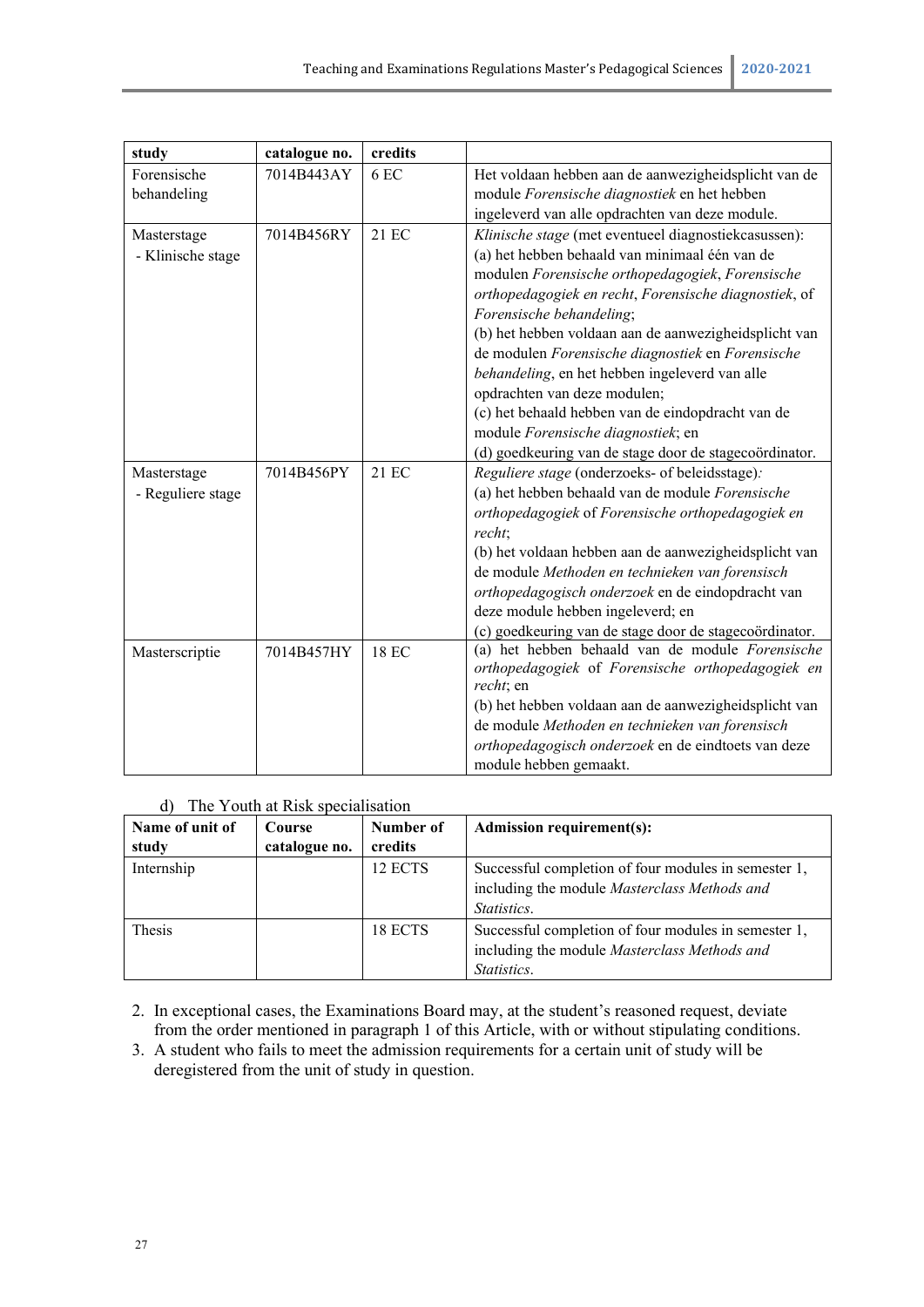#### *Article B.5.7 Further conditions for registration for examinations*

1. Students will register for the first examination opportunity by registering for the component in question. The registration procedure is described in the A-Z list, under course and examination registration onwww.student.uva.nl/pow. Participation in the interim or other examination may be refused if the student does not register or fails to register in time. If a student has not successfully completed the first examination scheduled for the component,

the Programme Administration will register him for a resit (if there is any) via the Student Information System (SIS).

2. Only those students who have been admitted to the Master's degree programme in accordance with articles A.2.1 and B.3.1 and have met all of the enrolment conditions and Master's students who have passed examinations in the order set out in article B.5.6 will be permitted to participate in the examinations for the Master's programme.

#### *Artikel B.5.8 Further conditions for examination opportunities*

1. The resit of an examination takes place during the period following the period of the first examination.

2. No examinations take place in August, with the exception of scheduled examinations under the terms of transitional provisions.

3. If the testing of module contains multiple (partial)exams –which each require an individual 'pass' (VOL) in order to successfully complete the module – each exam requires a separate resit. 4. When the testing of a module contains separate partial exams and students miss one of these partial exams, there is no resit for these separate partial exams. The student can participate in the

resit of the entire examination. A resit of an examination covers the same subject matter as the original examination (in the case of no partial exams) or multiple partial exams together.

5. In exceptional cases, the Examinations Board can deviate from the requirements mentioned in the third section of this article via a motivated decision at the student's request.

#### *Article B.5.9 Awarding final marks between 5.1 and 5.9*

No final marks will be given between 5.1 and 5.9. The final mark of 6 or higher is considered a pass.

#### *Article B 5.10 Validity period of results*

- 1. If components (units of study) and the internship and thesis are completed successfully, they will be valid indefinitely.
- 2. If the Master's degree programme has taken more than three years to complete (in other words: the student applies for a degree certificate more than three years after the date on which the Master's degree programme starts), the Examinations Board will assess whether the programme components chosen by the student include subject matter (knowledge/skills) that is now demonstrably out-of-date. Where this is the case, the Examinations Board will specify replacement components. The programme will undertake to promptly notify students who might find themselves in this situation. This will avoid students being confronted with any unpleasant surprises when applying for a degree certificate.

#### *Article B.5.11 Further conditions for exemption*

- 1. The Examinations Board determines whether to grant exemptions. The guideline it applies is that the workload, level, educational objectives, testing formats and teaching methods of the completed unit of study sufficiently correspond with a unit of study in the degree programme.
- 2. Units of study for which students are granted an exemption are designated with the letters '*VRIJ*' in SIS.

#### *Article B.5.12 Degree*

A student who passes the Master's final examination is awarded a Master of Science degree. The degree awarded shall be stated on the degree certificate. If this is a joint degree, then this will be stated on the degree certificate.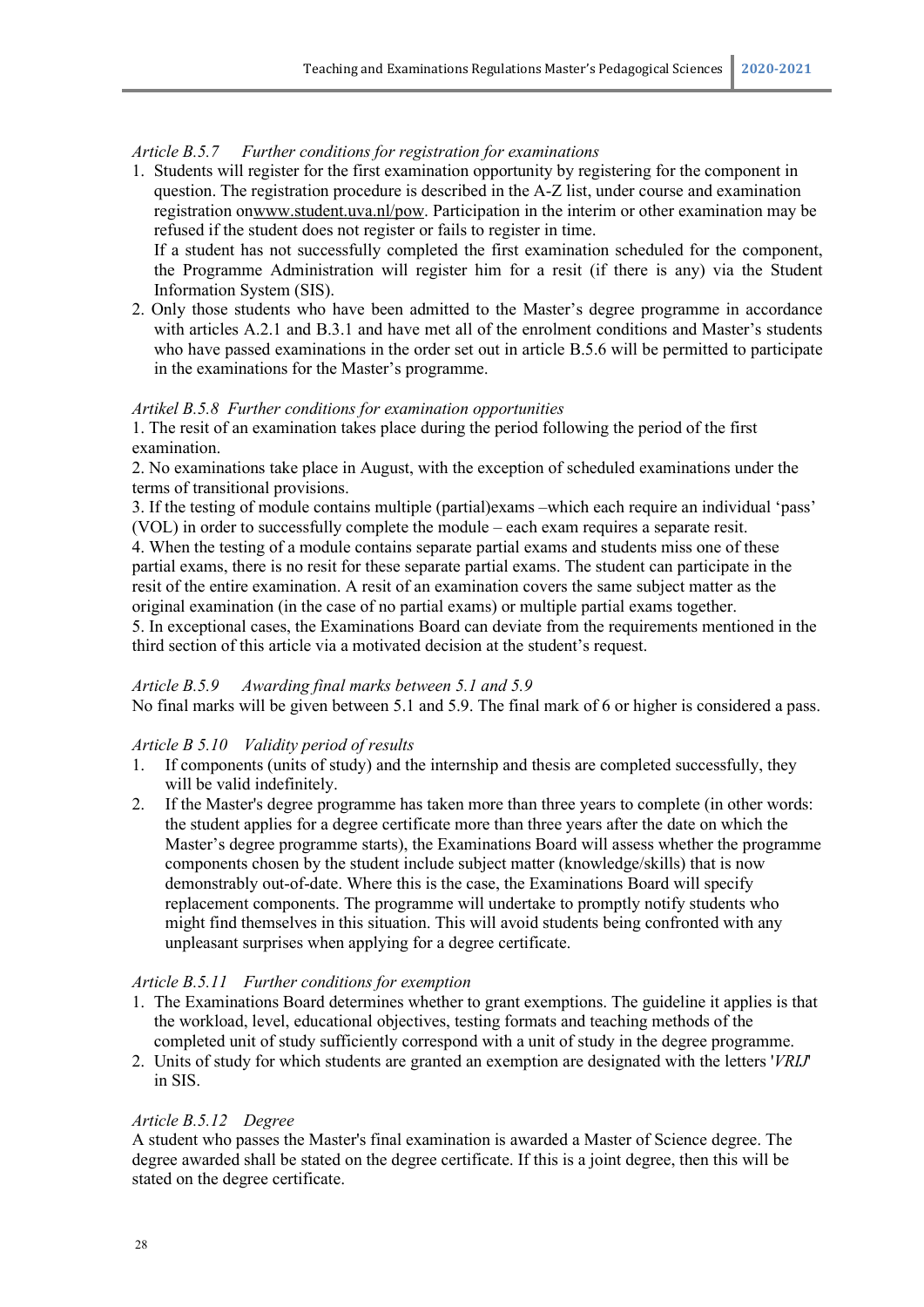#### *Article B.5.13 Further conditions for degree certificate*

- 1. If a student completes the components referred to in article B4.2 and a number of extra components, the extra components will be included on the supplement to the degree certificate if approved by the Examinations Board.
- 2. To be able to apply for the degree certificate referred to in this article, Master's students must have attained at least nine colloquium credits. Colloquium credits can be obtained by attending colloquia: academic gatherings at which scientific research is presented (such as graduation presentations, inaugural lectures, doctorate conferrals, lectures or conferences). These nine credits must be attained as follows:
	- Five Master's thesis presentations
	- Two doctorate conferrals or inaugural lectures
	- Two lectures or conferences organised by POW lecturers or Comenius, or external lectures approved by a professor.

The Examinations Board may award attendance of a Master's thesis presentation, doctorate conferral, inaugural lecture or conference with one colloquium credit. Also see [www.student.uva.nl/mpw](file://home.uva.nl/wwilgen1/Mijn%20documenten/OER/OER%20voor%202018-2019/OER%20POW/Concept-OER%20Pedagogische%20Wetenschappen/www.student.uva.nl/mpw) (under Agenda).

#### **Chapter 6** – **Teaching evaluation**

#### *Article B.6.1 Teaching evaluation*

The degree programme is responsible for evaluating the quality of its education. The Faculty makes course evaluation reports available to this end. Additional forms of evaluation may be carried out at the programme's own discretion. The Programme Committee is entitled to receive all teaching evaluations and is expected to discuss them. The Programme Committee can also collect information about teaching quality by other means.

#### **Chapter 7** – **Transitional and final provisions**

#### *Article B.7.1 Amendments and periodic review section B*

- 1. Amendments to Section B of the Teaching and Examination Regulations shall be adopted by the dean after taking advice from the relevant Programme Committee. A copy of the advice will be sent to the authorised representative advisory body.
- 2. Amendments to Section B of the Teaching and Examination Regulations shall require the approval of the FMG Works Council for components that do not relate to the subject matter of Section 7.13, subsection 2, under  $a - g$ , as well as subsection 4, of the WHW. Components related to the subjects of Section 7.13, paragraph 2, under v must be submitted to the FMG Works Council for advice.
- 3. Amendments to the Teaching and Examination Regulations may only pertain to an academic year that is already in progress if it can be demonstrated that this does not harm the interests of students.

#### *Article B.7.2 Transitional provisions*

- 1. Notwithstanding the current Teaching and Examination Regulations, the following transitional provisions apply for students who started the programme under a previous set of Teaching and Examination Regulations:
	- a) Transitional provisions for colloquium credits: the colloquium credit regulations (*colloquiumpuntregeling*) set out in the Teaching and Examination Regulations for the 2014- 2015 Master of Pedagogical Sciences will apply for students who started this programme before academic year 2015-2016;
	- b) See Annex 1 for the transitional provisions for the 2016-2017 Studies of Developmental Disorders, Parenting and Education Master's track;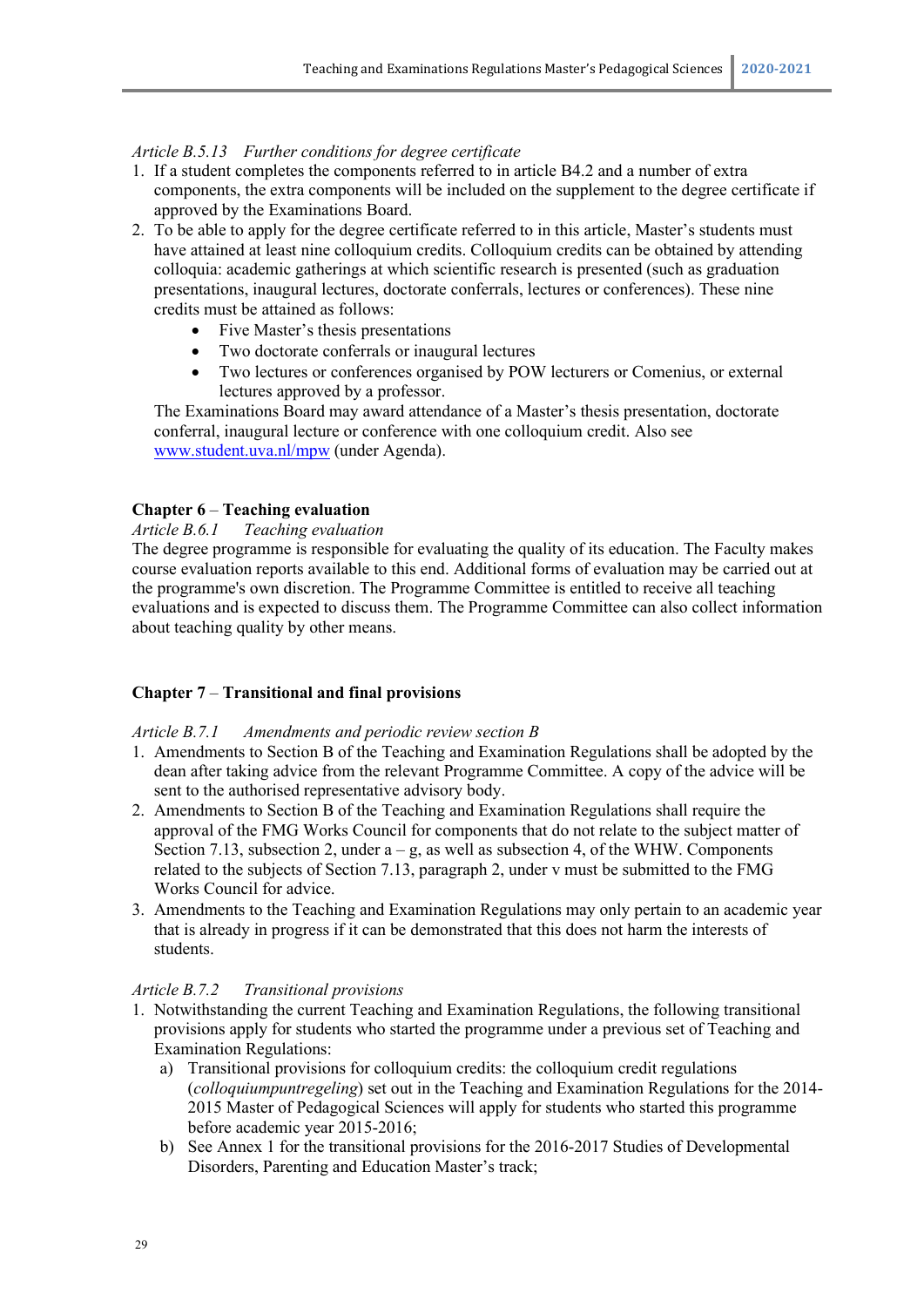- c) See Annex 2 for the transitional provisions for the 2016-2017 Forensic Child and Youth Care Sciences Master's track;
- d) See Annex 3 for the transitional provisions for the pre-Master's Studies of Child Rearing and Family Support, Studies of Developmental Disorders, Parenting and Education and Forensic Child and Youth Care Sciences programmes.

# *Article B.7.3 Publication*

- 1. The dean will ensure the appropriate publication of Sections A and B of these Regulations, and any amendments to them.
- 2. The Teaching and Examination Regulations will be posted on the faculty website

# *Article B.7.4 Effective date*

Section B of these Regulations enters into force with effect as of 1 September 2020

Thus drawn up by the dean of the Faculty of Social and Behavioural Sciences on May 28, 2020.

Approval and advice of the FMG Works Council, Programme Committee, dated March 2, 2020 Faculty Student Council, dates May 28, 2020.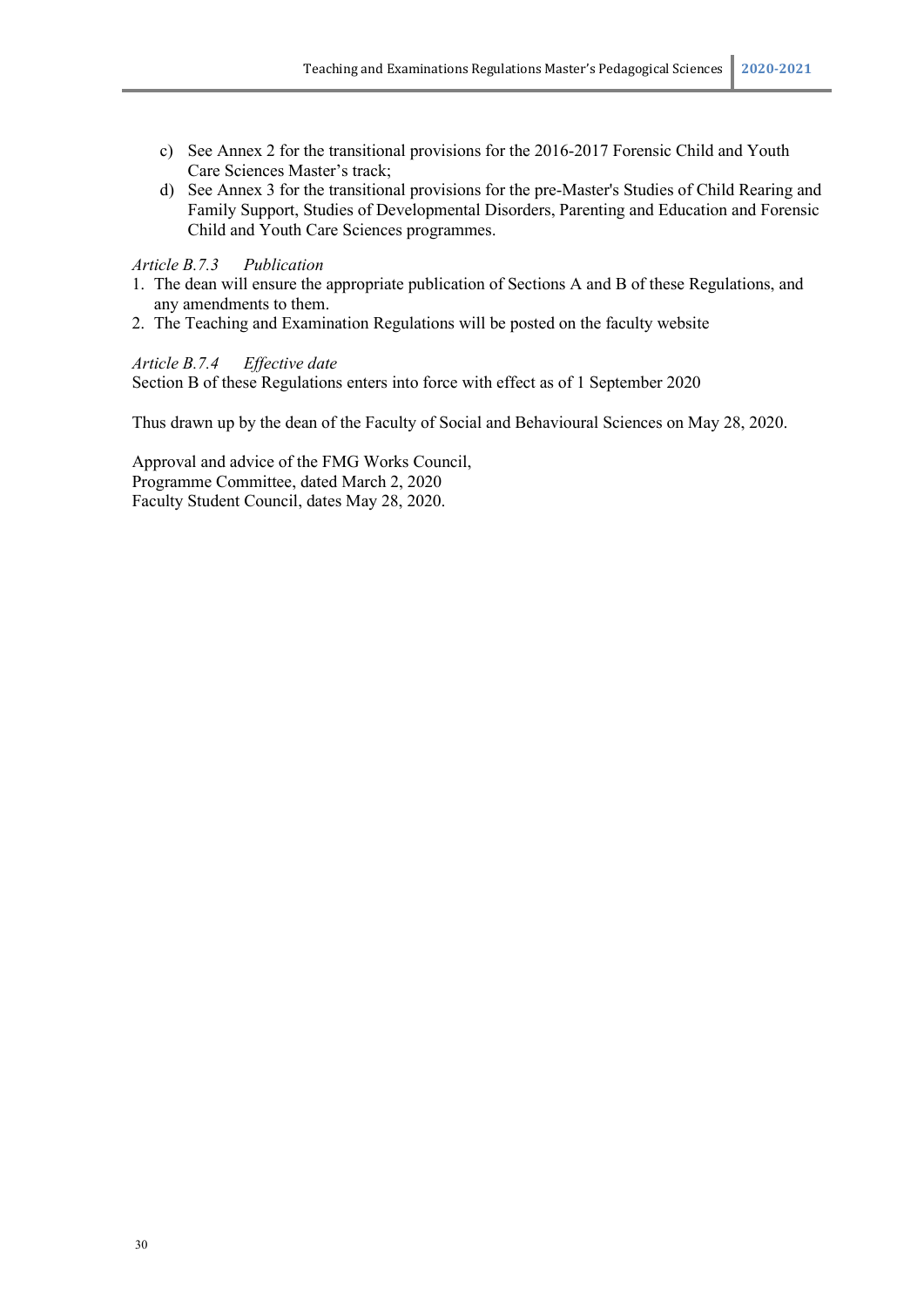# *Addendum to*

# *TEACHING AND EXAMINATION REGULATIONS Bachelor's and Master's degree programmes Department of Child Development and Education Faculty of Social and Behavioural Sciences*

*Academic year 2020-2021*

# *Addendum OER 2020-2021 FMG n.a.v. COVID-19 maatregelen*

De onderstaande addenda op de huidige OER zijn opgesteld teneinde de vorm waarin het onderwijs gegeven wordt dan wel de wijze waarop de toetsing/tentaminering te kunnen aanpassen als de situatie daartoe noopt.

Er wordt onderscheid gemaakt tussen wijzigingen die direct voortvloeien uit de spoedwet (wetswijziging van de WHW), hierop is geen medezeggenschap van toepassing, en wijzigingen naar aanleiding van de servicedocumenten van het ministerie van OCW en de overleggen van het CCT, CBO en UCO.[2](#page-30-0) Onder de vet gedrukte wijzigingen is aangegeven waar de medezeggenschapsrechten liggen t.a.v. de wijzigingen.

*The following addenda to the current TERs have been drawn up in order to be able to adjust the form in which the education is given or the way in which the test/* e*xamination is carried out if the situation so requires.* 

*A distinction is made between amendments directly resulting from the Emergency Act (legislative amendment of the Dutch Higher Education and Research Act), to which no participation is applicable, and amendments resulting from the service documents of the Ministry of Education, Culture and Science and the consultations of the CCT, CBO and UCO[3](#page-30-1) . Below the changes in bold it is indicated where the participation rights lie with respect to the changes.*

<span id="page-30-1"></span><span id="page-30-0"></span><sup>1</sup> Tweede Verzamelspoedwet COVID-19, waarmee de Tweede Kamer op 2 juli 2020 ingestemd heeft.<br><sup>3</sup> Second Comprehensive COVID-19 Emergency Act, approved by the House of Representatives on July 2, 2020.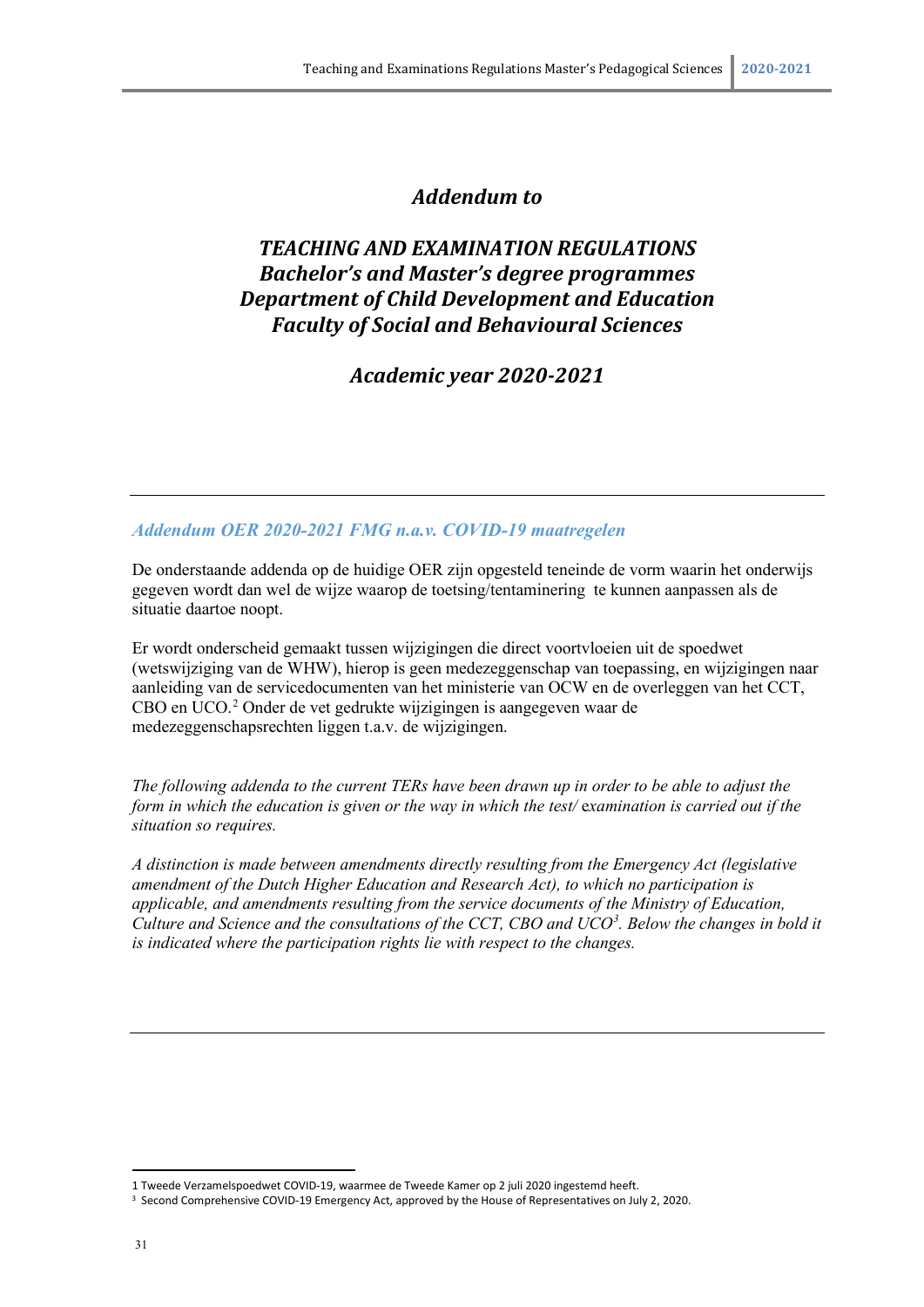# *1. Amendments regulated by emergency law, for information purposes, no participation rights*

TER Master (addenda in bold) Part A

*Article A.2.1 Previous education*

1. In order to qualify for enrolment in a Master's degree programme, a Bachelor's degree obtained in academic higher education (WO) is required. The requirements that the Bachelor's degree must meet are specified in article B.3.1.

2. In the event that a candidate does not have a Bachelor's degree as referred to in paragraph 1, the Admissions Board of the degree programme will assess suitability for admission to the programme on the basis of the requirements stipulated in article B.3.1.

3. In order to qualify for enrolment in a Master's degree programme for teaching in pre-university education, the individual concerned must have been awarded the Master's degree in the relevant subject area, pursuant to Section 7.10a of the WHW.

**4. Notwithstanding the provisions of Sub-Paragraph 1 and without prejudice to the provisions of Article 3.1(1-5) of Section B, Bachelor's students can be admitted to a Master's degree programme at their own request if:** 

**a. they are only 15 credits or fewer short of completing their Bachelor's degrees, and; b. it seems very likely that they will complete their Bachelor's degrees in the 2020-2021 academic year, and** 

**c. they would fall behind in their studies to a disproportionate degree due to the COVID-19 measures, and can be prevented from falling behind even more by being admitted to a Master's degree.**

**5. If a Bachelor's student as referred to in Sub-Paragraph 4 fails to complete the Bachelor's degree programme in the 2020-2021 academic year, the student shall not be eligible to sit examinations, complete the final assignment and attend the classes that are part of the units of study that make up the Master's degree programme.**

**6. Students must be awarded a Bachelor's degree by 1 September 2021 in order to be able to be awarded a Master's degree. If a student fails to meet this condition, the student will not be allowed to continue the Master's degree programme, nor complete it.**

**7. For additional requirements, refer to Part B of the TER.**

TER Master (addenda in bold) Part B

*Article B.3.2 pre-Master's programme*

*< structure of the article differs per programme>*

**4. Without prejudice to the provisions of Sub-Paragraph 1, a student who is 15 credits or fewer short of completing the Bachelor's degree programme may also request admission to a pre-Master's programme, on condition that the lack of the credits is the result of the COVID-19 measures.**

**5. Students attending a pre-Master's programme who have yet to complete their Bachelor's degree at a university of applied sciences must be awarded their Bachelor's degree by 1 September 2021. If they fail to meet this condition, they will not be allowed to continue attending the pre-Master's programme, nor complete it.**